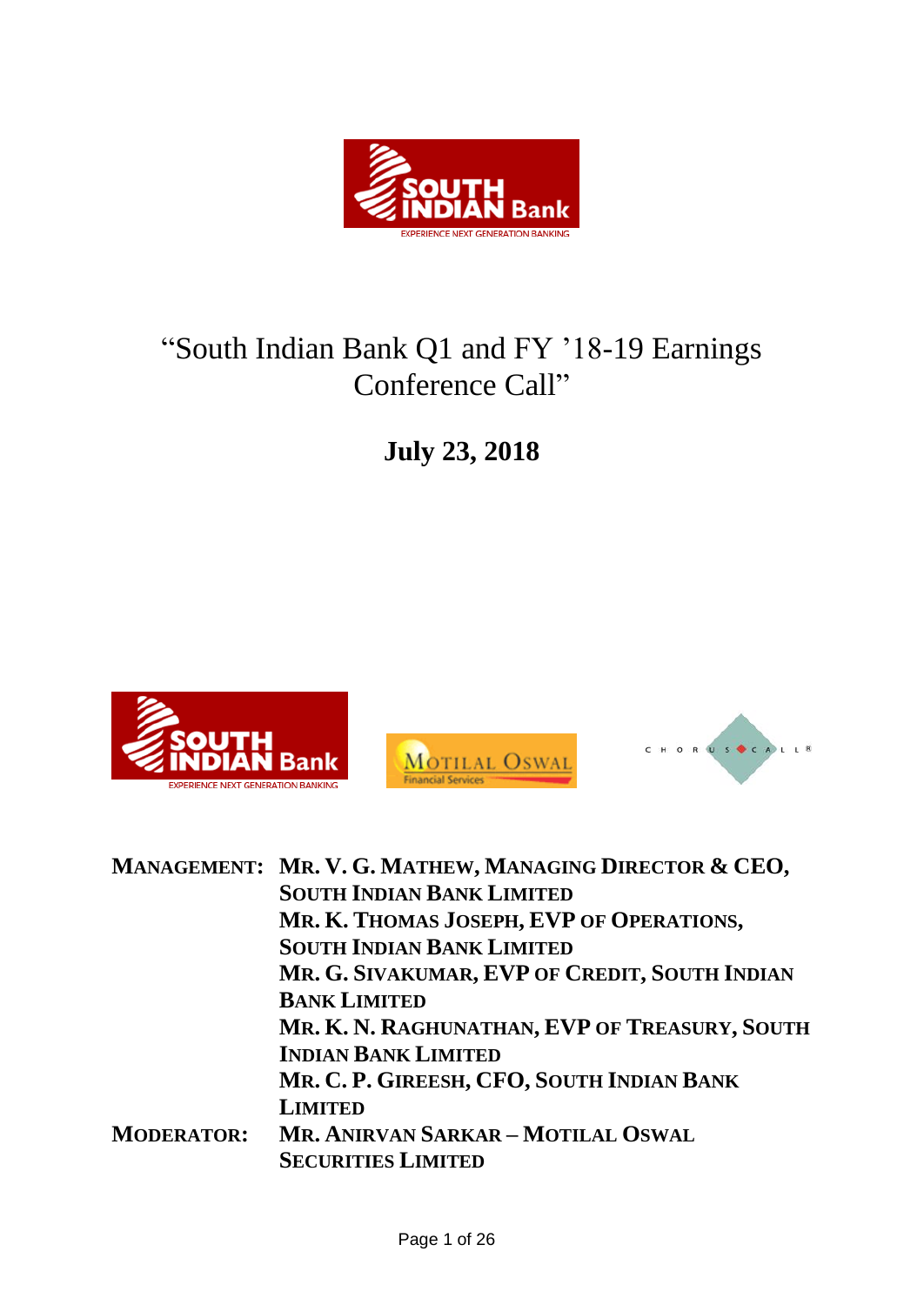

# **Moderator:** Good Morning Ladies and Gentlemen, Welcome to the South Indian Bank Q1 and FY '18-19 Earnings Conference Call hosted by Motilal Oswal Securities Limited. This conference call may contain forward-looking statements about the bank, which are based on belief, opinions, and expectation of the bank as on the date of this call. These statements are not the guarantee of future performance and involve risks and uncertainties that are difficult to predict. As a reminder, all participant lines will be in the listen-only mode, and there will be an opportunity for you to ask questions after the presentation concludes. Should you need assistance during the conference call, please signal an operator by pressing '\*' and then '0' on your touchtone phone. Please note that this conference is being recorded. I now hand the conference over to Mr. Anirvan Sarkar from Motilal Oswal Securities Limited. Thank you and over to you, Sir. **Anirvan Sarkar:** Thank you. Good Morning to all of you. It is a great pleasure to host Q1 and FY '18-19 conference call of South Indian Bank, and today we are joined from the management, Mr. V. G. Mathew, Managing Director and CEO of the bank; Mr. K. Thomas Joseph, EVP of Operations; Mr. G. Sivakumar, EVP of Credit; Mr. K. N. Raghunathan, EVP of Treasury; and Mr. C. P. Gireesh, CFO. I now hand over the call to Mr. Mathew for his opening remarks. Thank you and over to you, Sir. **V. G. Mathew:** Thank you. A very Good Morning to all and thank you for joining us for Q1 of FY '18-19 earnings conference call. Let us discuss the key highlights of operational and financial performance now. As on June 30, 2018, total business for the bank stands at 1,28,652 crores, an increase of around 14% YOY. Advances grew by 19% YOY to 56,164 crores with growth drivers continues to be MSME loans, mortgage loans, agriculture advances, and auto loans.

Net interest income stood at 494 crores for the quarter up from 461 crores for the corresponding quarter of last year witnessing a growth of 7%. NIMs for Q1 of this year is 2.60%. The decline in the net interest margin was mainly on account of the increase in the interest rates on the deposit front. We have already addressed the issue by increasing the MCLR by 25 basis points and since a substantial portion of the loans are carrying one-year MCLR, the reset happens in all of the next one year, and therefore, the benefit of this will really accrue in about six months' time.

MSME grew by 21%, agriculture by 14.2%, mortgages by 66%, and auto loans by 31%. As for deposits, the increase was 10.2% YOY to Rs. 72,488 crores, and CASA of the bank increased by 1297 crores to 17,883 crores registering a growth of around 8%. CASA now stands at 24.67% of total deposits. Bank's net profit for the quarter was reported at Rs. 23.04 crores as against 101.47 crores for the same period last year. Pre-provisioning operating profit stood at 290 crores for the quarter. Other income was 146 crores for this quarter as compared to 219 crores in Q1 FY '18. The decline in other income was mainly due to the reduction in the Treasury trading profit by 73 crores during the current quarter as compared to Q1 of FY '18. Further, during the previous year, we had 80 crores of other income by way of sale of PSLC and one part of the sale was recognized in the first quarter. In the current quarter, there was no market for the same.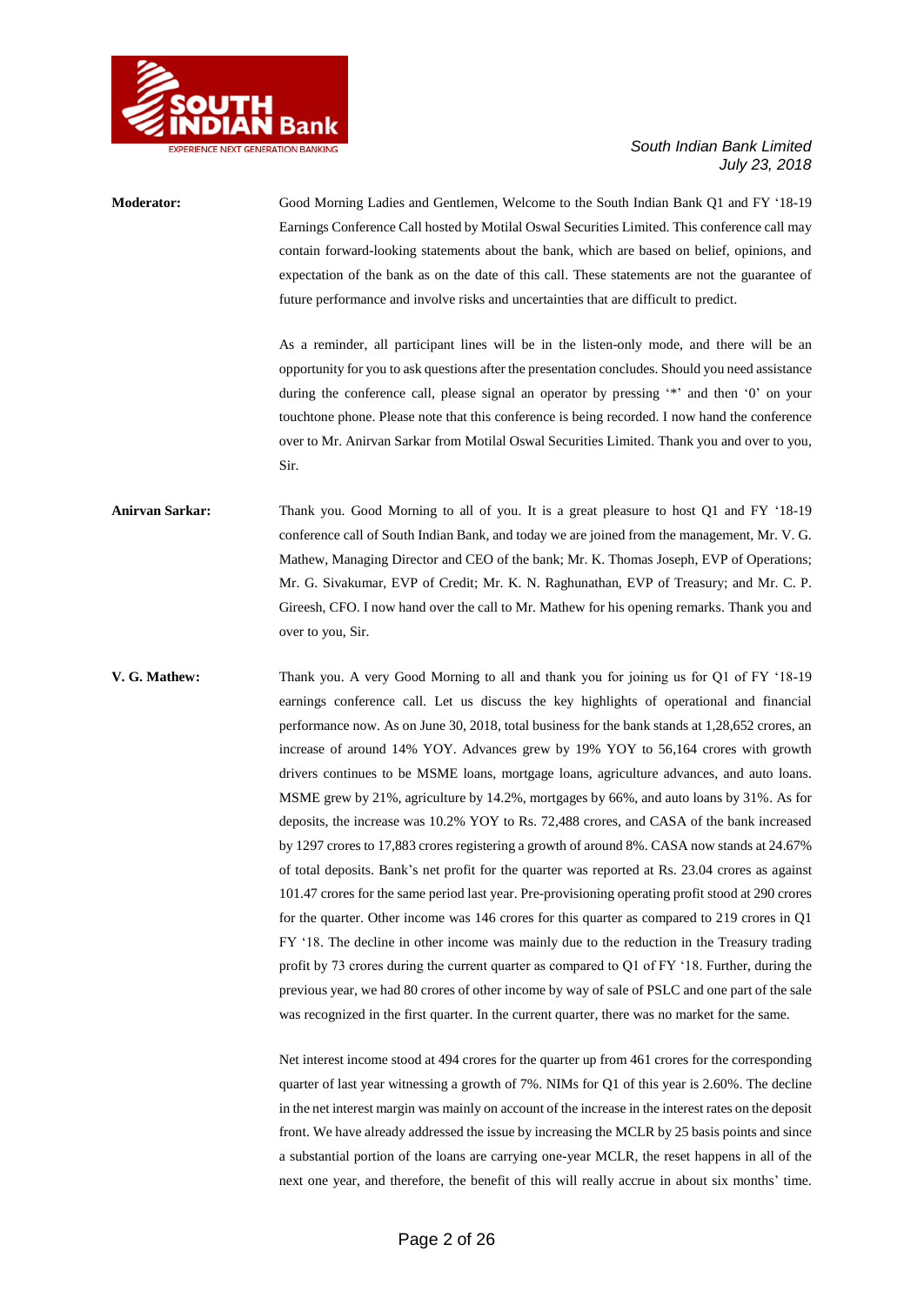

There was also a decline of 9 basis points contributed by the interest reversal on NPS. The operating cost has increased by 23% YOY mainly on account of charging of the entire deferred expenditure towards gratuity liability amounting to Rs. 20 crores in the current quarter. The costto-income ratio has gone up this quarter mainly on account of the above charge of gratuity and the decline in other income on account of lower trading profit for this quarter. The provision for non-performing assets is 174 crores during the current quarter and we expect the credit cost of 1% for the whole financial year. In the current quarter, we had absorbed entire MTM provision on investment deferred as of the last year end amounting to 34 crores.

Our investment book stood at 18,870 crores of which HTM contributed 14,822 crores, AFS 4021 crores, and HFC 27 crores. Gross NPA stood at 4.54% versus 3.59% for Q4 of FY '18 and net NPA stood at 3.27% versus 2.60 for Q4 of FY '18. The NPA has increased due to slippages in the corporate and MSME book. The corporate slippages were around 308 crores and the MSME, other retail and Agri added together was around 298 crores. We would like to highlight that in the corporate slippage, we do not have any case of slippage in the large syndicated or consortium loans. The only large account in this particular quarter which has slipped is of Rs.105 crores for social infra project which is more on a technical ground of known possibility of non-achievement of the DCCO, and therefore, on the principle of inherent weakness, we have gone ahead and classified it as NPA. Similarly, the cashew sector in Kerala is particularly facing stress and although they have significant amount of receivables, both domestic as well as export, two accounts found it difficult to meet the cash flows on time, and therefore, we have decided to classify it as NPA again based on the principle of inherent weakness. This is adding up to 117 crores. One EPC contractor which had a restructured standard book of Rs. 22 Crores has also slipped and this is because of certain adverse observation on balance sheet by the statutory auditors and therefore again by the principle of inherent weakness, they have classified into account as NPA.

During the year, we expect a total accretion of NPAs to the extent of 600 to 700 crores going forward. In the normal situation, it will be 600 crores, but we have one medical College which is facing a legal challenge at the moment and depending on the outcome of the legal challenge, this account will become NPA or continue as standard. If it does not slip, it would be around 600 crores, otherwise it will be around 700 crores. We had a strong recovery performance all along. We used to recover around 350 to 400 crores in a year. This year with added retail and MSME accounts, which are actually quite recoverable, we expect the recovery target to be not less than 500 crores, therefore, there would be significant moderation in the NPA position towards the end of the year. Provision coverage ratio stood at 39.1%. Our capital adequacy stands at 12.2% for the quarter, the core CRAR is 10.1%. As on date, the total employee count stands at 7619. During the quarter, banks had opened four ATMs and one extension counter, we now have 855 branches, 56 extension counters, 1386 ATMs. During the quarter, we have won HUDCO Award for the best performing primary lending institution of HUDCO under Current Linked Subsidy Scheme and National Payment Excellence award 2017 for RuPay. With this, we open the floor for questions, if any.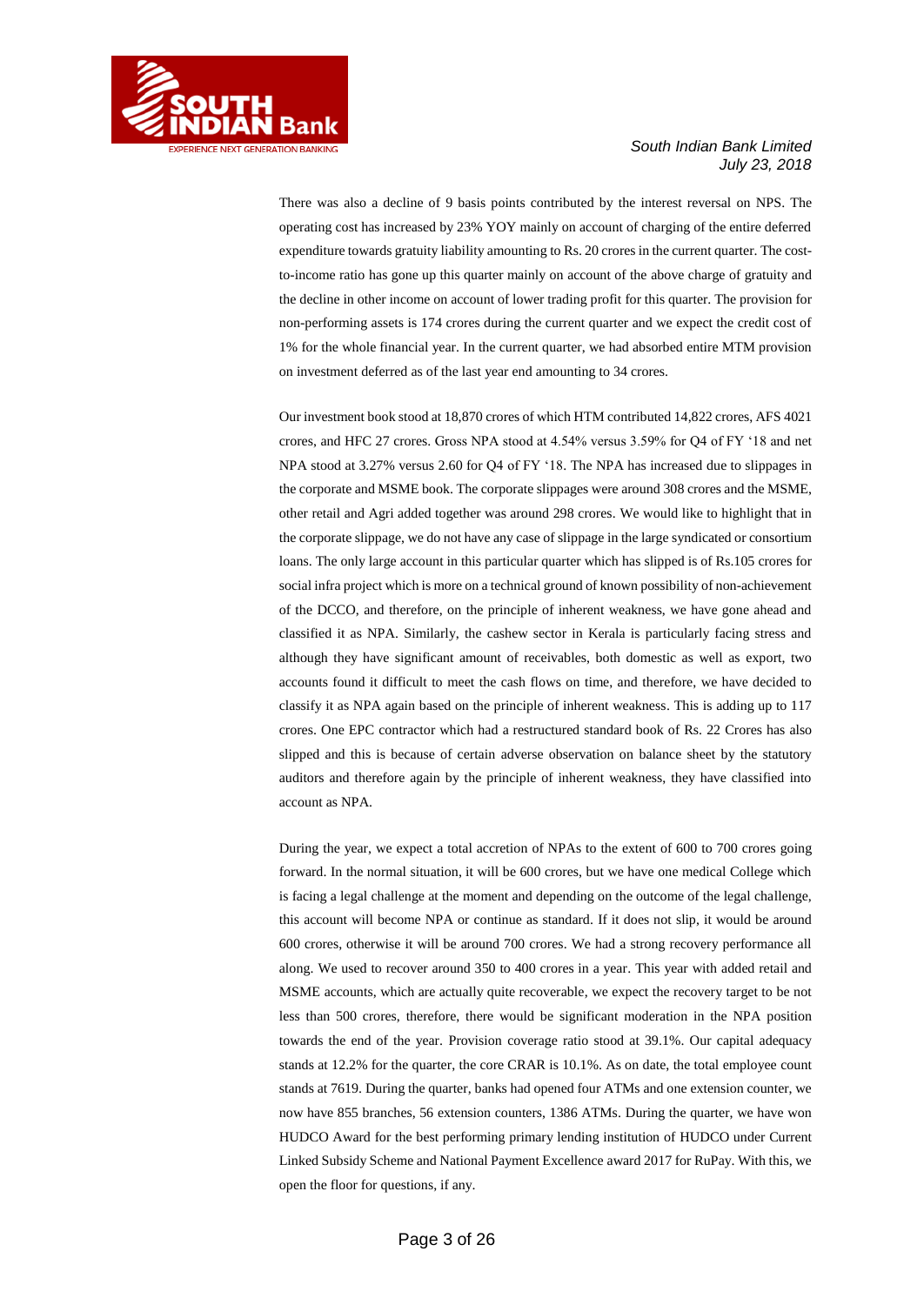

**Moderator:** Thank you. Ladies and Gentlemen, we will now begin the question and answer session. The first question is from the line of Sonal Kohli from E&R Advisors. Please go ahead.

**Sonal Kohli:** Sir, I have two questions both pertaining to same topic, we have seen a significant addition in bad loans in the SME book, could you let us know what would be the contribution of the top 10 accounts to this SME bad loan addition? Secondly, the RBI came with the new guideline last quarter, so whatever stress one would have expected was in the last quarter, so what changed actually in this quarter or a sudden change in the SME bad loan book considering it would be spread across very large number of accounts?

- **V. G. Mathew:** I do not have the data at this moment, but if we do on account in MSME immediately, I can only tell you that, it is reasonably spread and again about 100 crores of MSME accounts which took advantage of RBI dispensation of deferment, they came into the slippage this quarter. Going forward, that would definitely moderate because it is now already moderated to 50 crores. Now, if you see the distribution, trading firms accounted for 59 crores, textiles accounted for 38 crores, food processing accounted for 36 crores, professional services 20 crores, engineering 17 crores, metal products 16 crores, leather products 11 crores, contractors 10 crores, other manufacturing industry 13 crores, this is a rough breakup of the 226 crores.
- **Sonal Kohli:** Sir, I wanted to ask you, were we surprised with this or we were expecting this kind of bad loan addition considering this RBI dispensation was supposed to come back and considering; if we were expecting it, why not talk about this in the previous calls and if you were not expecting it, what happened, how did it change, why are you confident that this will not happen again in the future quarters?
- **V. G. Mathew:** There are two to three things, one of course as I mentioned, so far the main problem that we were facing was the large corporate slippage, that book has completely stabilized and as I mentioned the largest part of that particular book is very well rated, so therefore, this is the first quarter maybe in several quarters that we have seen that there is absolutely no slippage from the syndicated loans and the consortium advances, which are in the top of the corporate book. Now, as I mentioned the social infra project is the medical college in the making and the cashew accounts, actually as I mentioned in the case of social infra project, there is a DCCO issue, but even now it has not crystallized, so obviously there was time for the company to do that, but if you apply the principle of inherent weakness, we thought it would be more advisable to clean it up completely on that side and similarly with the cashew cases, actually the two accounts which have enough receivables from the domestic client as well as from abroad, but some of these things are getting delayed and it is a little difficult for us to ensure that they remain stable at all times and it is difficult for us to give any further support to them although the State Government and others are working on it, but then we thought it will be more appropriate that we should finish it off at this point. Similarly, about the EPC contract as I mentioned, on the record of recovery, there is no problem, but then our understanding is that it is NPA in another bank, and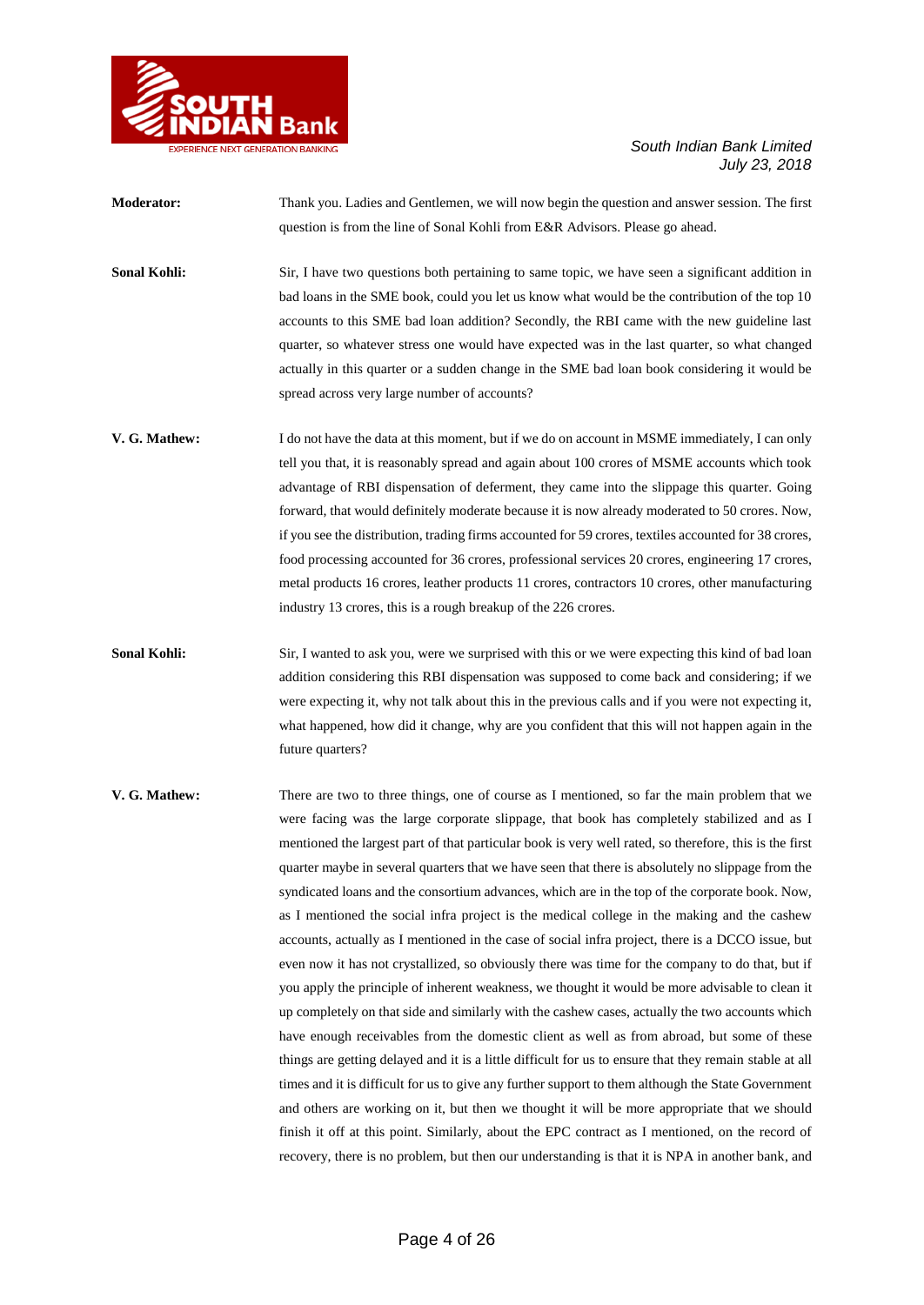

therefore, it appeared to us that the best thing is to make it NPA in our book also, straight and then avoid any further uncertainty about these accounts.

**Sonal Kohli:** Sir, what I wanted to ask you was that considering the SME contribution cannot be more than 25 crores in any account and obviously all the accounts which have gone bad for you would not be of 25 crores, this would be very widespread, it cannot be just three or four accounts, they may explain a portion of which, but even if you remove it, it will be very widespread, so what I wanted to understand was, what exactly changed this quarter because whatever RBI guidelines you are talking about, they should have come in force even in the last quarter, so my worry is not about the bad loan addition,. What I wanted to understand was why this quarter, why not last quarter and why was it not a part of your watch list or what exactly made you surprise about these bad loans?

- **V. G. Mathew:** If you are talking about MSME slippage, we do not maintain a watch list for them because many of them are relatively smaller as it is, definitely less than say 20 crores in that kind of range and we do not maintain a watch list on them although we have an SMA report and in that sense we have a monetary mechanism about it, but in terms of a watch list maintenance, we do not do that. Now, MSME slippage as I mentioned, the question is about 100 crore part is very clear, I mean it is distributed among a large number of accounts that we will give you the total number of accounts adding up to the 226 crores separately, but otherwise there is nothing by which we can say that this is going to slip in this quarter or the next quarter, because whatever was to be taken by the record of recovery, every day our NPA recognition is on a system based daily recognition, and therefore, there is no interference of any variety, so whatever is becoming NPA becomes NPA and we deal with that and if there are cash flow problems, which some of the sectors are definitely facing to some extent, particularly migrating to the GST, there is definitely a pressure on them, which has caused this difficulty and going forward I am sure it will become much better.
- **Sonal Kohli:** Thank you, Sir, this is very helpful, but I think everybody else on this call would have this question what makes you confident about the future, so if you can address it right away in terms of additional measures you have taken or the additional measure to handle the SME book after seeing this bad loan addition, this will give lot of confidence to all of us and I will appreciate your reply on that?
- **V. G. Mathew:** There are two to three things that we have done. In the last three-and-a-half years, we were working on two areas, one is addressing the large corporate NPAs, which had created a very heavy burden on the bank, so systematically we were addressing that. Simultaneously, we were building up a retail book using our strength in the MSME, Agri and retail areas. Now, what kind of measures have been introduced for improving the credit underwriting as well as monitoring I can explain briefly. The entire credit processing in the bank, other than gold loan for all varieties including agriculture today is on a centralized platform. Now, this was not the case till a year back as far as the mid-corporate is concerned. Now, even the mid-corporate is fully on-boarded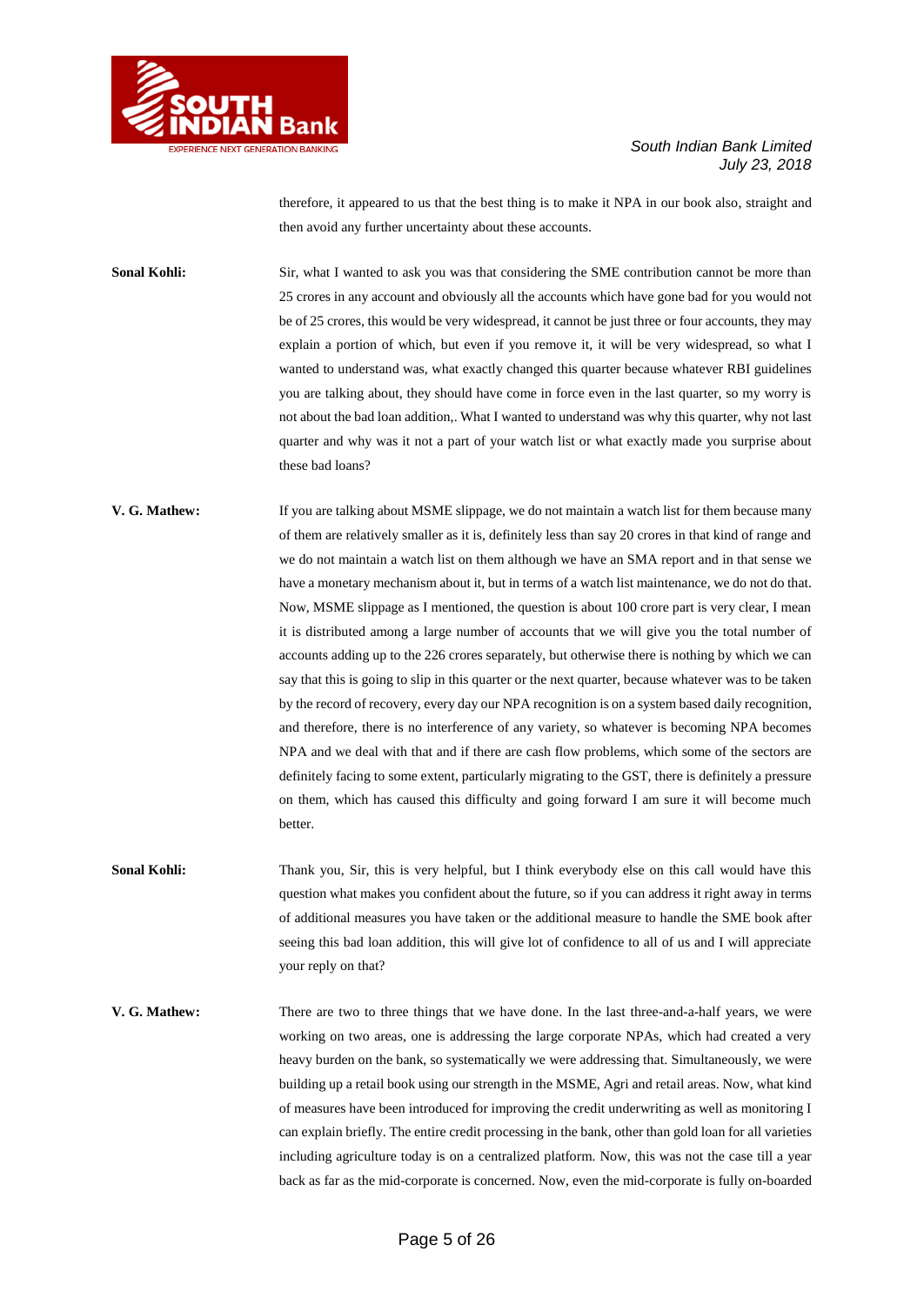

and similarly even the retail loans in the business segment, that is, even up to 2 crores, even those small accounts are all getting run only on a centralized platform.

**RIENCE NEXT GENERATION BANKING** 

Similarly, the corporate, mid-corporate, agriculture, everything is on a centralized platform, that is one side of it. Secondly, we have a very strong centralized monetary wing headed by a Joint General Manager and there is a recovery team which is headed by General Manager and these are the things that we have done additionally to ensure that the slippages are proactively controlled, and secondly, we also ensure that if slippages are there, we are able to recover that going forward. Now, in terms of collection, , in terms of reaching out to the companies and calling them on-time and putting it on a regular track for monitoring and recovering, is also being done on a centralized platform, so a lot of centralized initiatives have been introduced to ensure that the slippages are under control and whatever happens, we are able to deal with that proactively in time. The next part of it is when it comes to the committee approach instead of having individual sanction, all the sanctions in this portfolio is entirely on a committee based approach, so a lot more wisdom is going into the sanction rather than leaving it to regional heads and other individual executives with the power to sanction, so the sanctions have been withdrawn from the branches, sanctions have been withdrawn from the regional offices, sanctions have been brought to the centralized environment, and sanctions are being controlled by credit committees, so there is a significant amount of quality improvement that is possible on the centralized platform today, These are the efforts that we have made and I am very confident that these efforts will bring very consistent result going forward.

**Sonal Kohli:** Thank you, Sir, and can you reiterate what kind of bad loan addition you see in the SME book going forward during the year and is the worst behind us or would you expect one or two more quarters like this?

**V. G. Mathew:** There are two to three things that we find which are creating a little bit of problem, some of the companies which are very, very small have literally closed following the introduction of GST, some of them have closed their accounts and then moved out to other methods of sourcing finance. Now, as far as the other companies are concerned, they are in the process of getting onto the GST platform in a steady manner, so coming from the informal to the formal sector, they are trying to increase their on-book transaction that is a formal book transaction and then build a business more aligned with the GST regime, so that transition is going on. Definitely, there is certain amount of pressure coming because of that, but apart from all that, the economy today we believe, there are opportunities for many of them and we do not find across the sectors big problem other than in Kerala. We find only in the area of cashew and to a lower extent maybe in the Marine products, these are only two areas where we expect problems today, otherwise, we do not find a widespread difficulty in the MSME area, and therefore, we believe that the slippages will moderate, I am not talking about MSME alone, MSME and mid-corporate would be the areas in which we expect slippages going forward and not from the large corporate area, so there that is what I was mentioning, we would be looking at around 600 to 700 crores, one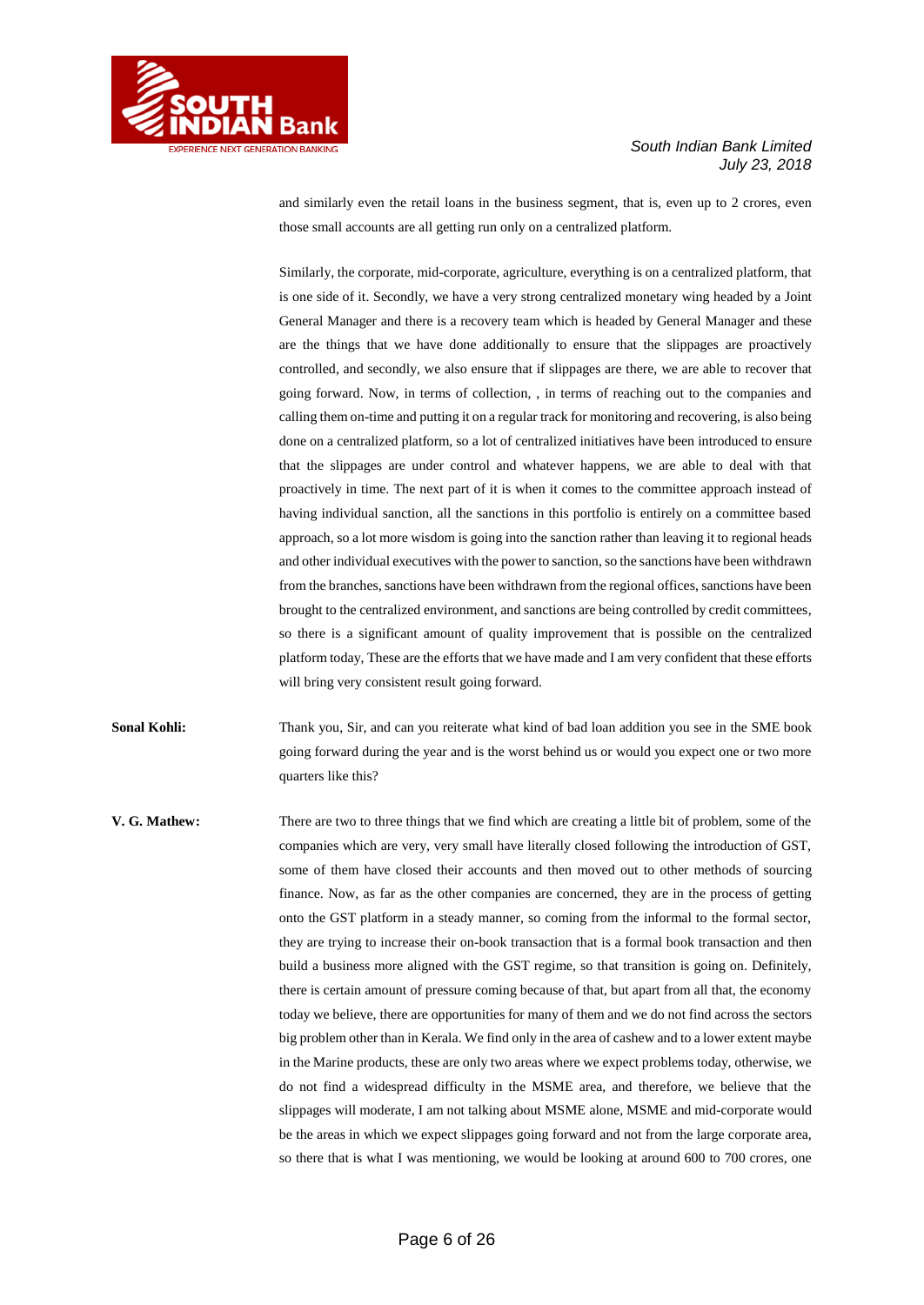

account is the one that would make a difference of 100 crores otherwise we are looking at around 600 crores going forward in all the three quarters.

- **Moderator:** Thank you. The next question is from the line of Jai Mundhra from B&K securities. Please go ahead.
- **Jai Mundhra:** Sir, question on asset quality which has clearly disappointed, you mentioned there is no watch list for SME segment, so would it be possible for you to share what is the SMA0, 1, and 2 book for corporate and SME, so that would give some indication as to what is the level of the stress that we have?
- **V. G. Mathew:** We do have that and it is certainly not a high number that I know, what is the percentage also we know very well, but at the same time these are returns which are submitted to RBI, so I am not very sure whether it is supposed to be given out, so that is only thing I am not sure about. Once there is clarity about it, we will definitely share it.
- **Jai Mundhra:** Sir, if you can sort of quantify what is the cashew exposure in total in our SME book and how much has already slipped?
- **V. G. Mathew:** The slippage is in two accounts which are the larger ones, 117 crores, and two small MSME kind of accounts.
- **Jai Mundhra:** What is the total loan book exposure to cashew segment?
- **V. G. Mathew:** We will tell you.
- **Jai Mundhra:** Sir, you have put a chart on corporate rating which is above 100 crore, what is the quantum of that book, and this less than BBB that I believe which is 5% is still standard, that does not include the NPA book here?
- **V. G. Mathew:** No, it does not include the NPA book.
- **Jai Mundhra:** This Slide 22, in total number what is the book exposure of large corporate which has above 100 crores?
- **V. G. Mathew:** Above 100 crores, it was 52 accounts and 9041 crores.
- **Jai Mundhra:** You see this 5% book, which is let us say roughly around 500 odd crores, you do not see any stress in less than BBB rated corporate here?
- **V. G. Mathew:** As of now, we have not seen, we do talk to the promoters, we do talk to other banks. In fact, in today's situation if it is a consortium or syndicated debt, it is not just what our own recovery status that would be relevant, it would be very relevant whether the account is comfortable in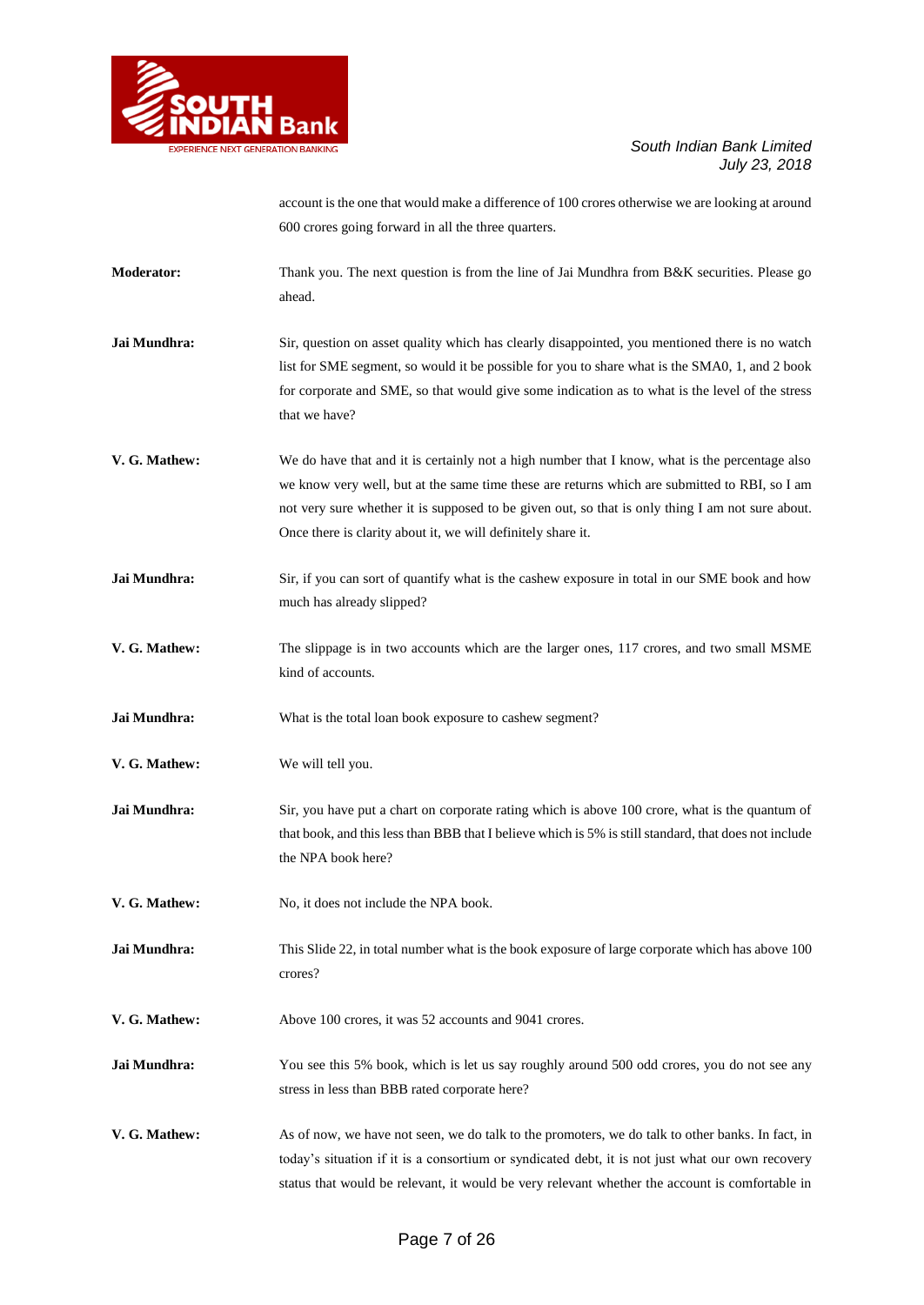

other banks too so far, we constantly check all the information through **our sources** and other data and also by talking to the promoters and others, so far we have not been able to identify a concern on that.

**Jai Mundhra:** It would be safe to say that this book is not an SME bucket also, right, this is performing as good as other standard account, I mean this is not even in the stress?

**V. G. Mathew:** It is not in stress at all.

**Moderator:** Thank you. The next question is from the line of Kunal Shah from Edelweiss Securities. Please go ahead.

**Kunal Shah:** Looking at this kind of a stress in SME book, how do we see the overall growth, so are we now getting pretty cautious in this segment and over last one-year when we look at it, it is like growing at more than 20 odd percent, so would it be a conservative stance on the SME side and should we see the moderation in the growth in this segment?

**V. G. Mathew:** Rather than moderation, we would be looking at selection and higher quality in terms of processing and control, that is what we are trying. I think what is really required is 20% growth is certainly not a growth which onboard too much of risk because of the growth rate as such, but what we should be careful about it is, which we are doing also. If you ask me in terms of cashew, we have not done any serious exposures in the last three years except very, very selectively where the conduct is absolutely good, we know that all the records are fine, the export records are fine, so basically these are accounts with their particular vintage. These are the ones that have fallen, and therefore, we believe that our current standards of credit underwriting, processing, and also monitoring are good enough to ensure a reasonable stability at 20% growth without any doubt.

- **Kunal Shah:** In terms of the internal ratings with respect to SME, how will that be distributed, the way we had given it in terms of the corporate, would it be possible to share it for the SME segment as well and from which bucket have we seen this kind of a slippage?
- **V. G. Mathew:** Definitely, we will try to give that information above 5 crores separately, I know that the presentation carries only 25 crores and above that is the corporate book.

**Kunal Shah:** Yeah, so maybe overall in terms of the rating profile?

- **V. G. Mathew:** We will do that because we have rating for all these accounts internal rating definitely we have and some of them external rating too, we will definitely share that information.
- **Kunal Shah:** Sir, have we seen the downgrades in this SME segment before they actually slipped into GNPA. Were internally we saw the downgrade from one bucket to the other and then finally we saw...?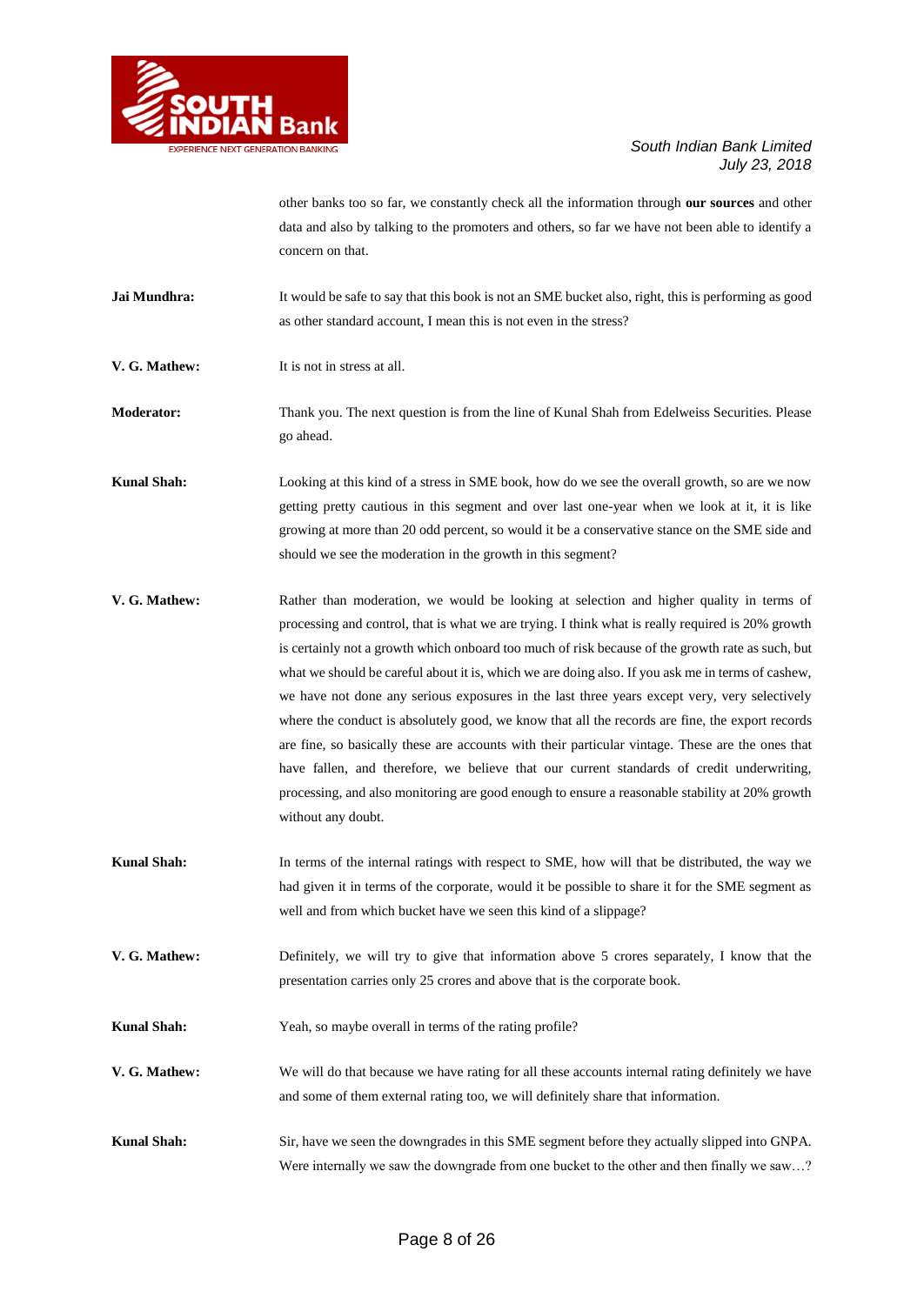

| V. G. Mathew:         | There is SMA0, SMA1, SMA-2, that is what happens. Actually, in the case of the relatively<br>smaller accounts, they are all basically SMA1, SMA-2 kind of scenario sometimes and when we<br>try to keep on recovering and it is basically small cash flow issue for a large number of them,<br>but when we are also little bit extra cautious and conservative, we do not accommodate them in<br>any other manner by giving them additional loans and facilities, so our view is that it is better to<br>maintain a very strict credit discipline in the MSME sector as we grow there, and therefore, if<br>somebody gets into a cash flow problem, beyond a particular level, we will not be able to support,<br>that is what happens there.                                                                                                                                                                                                                                                                                                                                                                                                                                                                                                                                     |
|-----------------------|-----------------------------------------------------------------------------------------------------------------------------------------------------------------------------------------------------------------------------------------------------------------------------------------------------------------------------------------------------------------------------------------------------------------------------------------------------------------------------------------------------------------------------------------------------------------------------------------------------------------------------------------------------------------------------------------------------------------------------------------------------------------------------------------------------------------------------------------------------------------------------------------------------------------------------------------------------------------------------------------------------------------------------------------------------------------------------------------------------------------------------------------------------------------------------------------------------------------------------------------------------------------------------------|
| <b>Kunal Shah:</b>    | Lastly, in terms of this entire SR book, so today we are carrying almost 20% provisioning, so<br>here we are confident maybe not requiring any further provisioning, is it doing well or further<br>there may be some kind of an issue in terms of the book?                                                                                                                                                                                                                                                                                                                                                                                                                                                                                                                                                                                                                                                                                                                                                                                                                                                                                                                                                                                                                      |
| V. G. Mathew:         | The entire SR book may not be the most important part there, if you ask me the total value is<br>1311 crores is the face value and of that, what is really important is around 1009, some recovery<br>in that maybe small like 950 crores or something, that is the one which represent a large amount<br>of sell off that happened in FY '17, 1776 crores we sold out in FY '17. Now, that is the book on<br>which the depreciation of 252 crores happened in last September, so today as I always highlight,<br>that book carries more than 50% provision and one of the reasons why I think the value came<br>down was that many of these accounts have got into the NCLT regime, IBC regime, therefore,<br>there was RBI guidelines itself saying that 50% provision is required, so possibly the recovery<br>value was considered very conservatively in that case, but as the resolution happens obviously<br>there will be more comfort coming is what I believe, 50% is only there and we will know only<br>when the external rating agency handled that, otherwise from the ARC we know that they believe<br>that this particular 50% provision that we are having is good enough by any standards, but the<br>external rating agencies decide what would be the number. |
| <b>Moderator:</b>     | Thank you. The next question is from the line of Rohan Mandora from Equirus Securities. Please<br>go ahead.                                                                                                                                                                                                                                                                                                                                                                                                                                                                                                                                                                                                                                                                                                                                                                                                                                                                                                                                                                                                                                                                                                                                                                       |
| <b>Rohan Mandora:</b> | Sir, just carrying forward the stressed account piece, it would be helpful if you could give us<br>some color with respect to what is the outstanding loans in the SMA1, SMA-2, and SMA0 as                                                                                                                                                                                                                                                                                                                                                                                                                                                                                                                                                                                                                                                                                                                                                                                                                                                                                                                                                                                                                                                                                       |

- some color with respect to what is the outstanding loans in the SMA1, SMA-2, and SMA0 as well as in the next six months like what projects are there where the DCCO is expected, so basically the reason for that is in terms of the guidelines that we are giving in terms of the 600 crores of fresh slippages expected over next three quarters, how much of that could come from these books and what is our expectation from outside of this pools, just to get an understanding on that?
- **V. G. Mathew:** SMA as I was mentioning, while we have the data and we have to submit it to RBI periodically, I am not sure whether it can be shared, that is only concern here, so if I can share it, I will be able to share it later, but if you ask me about the DCCO cases in the 600 crores that I am talking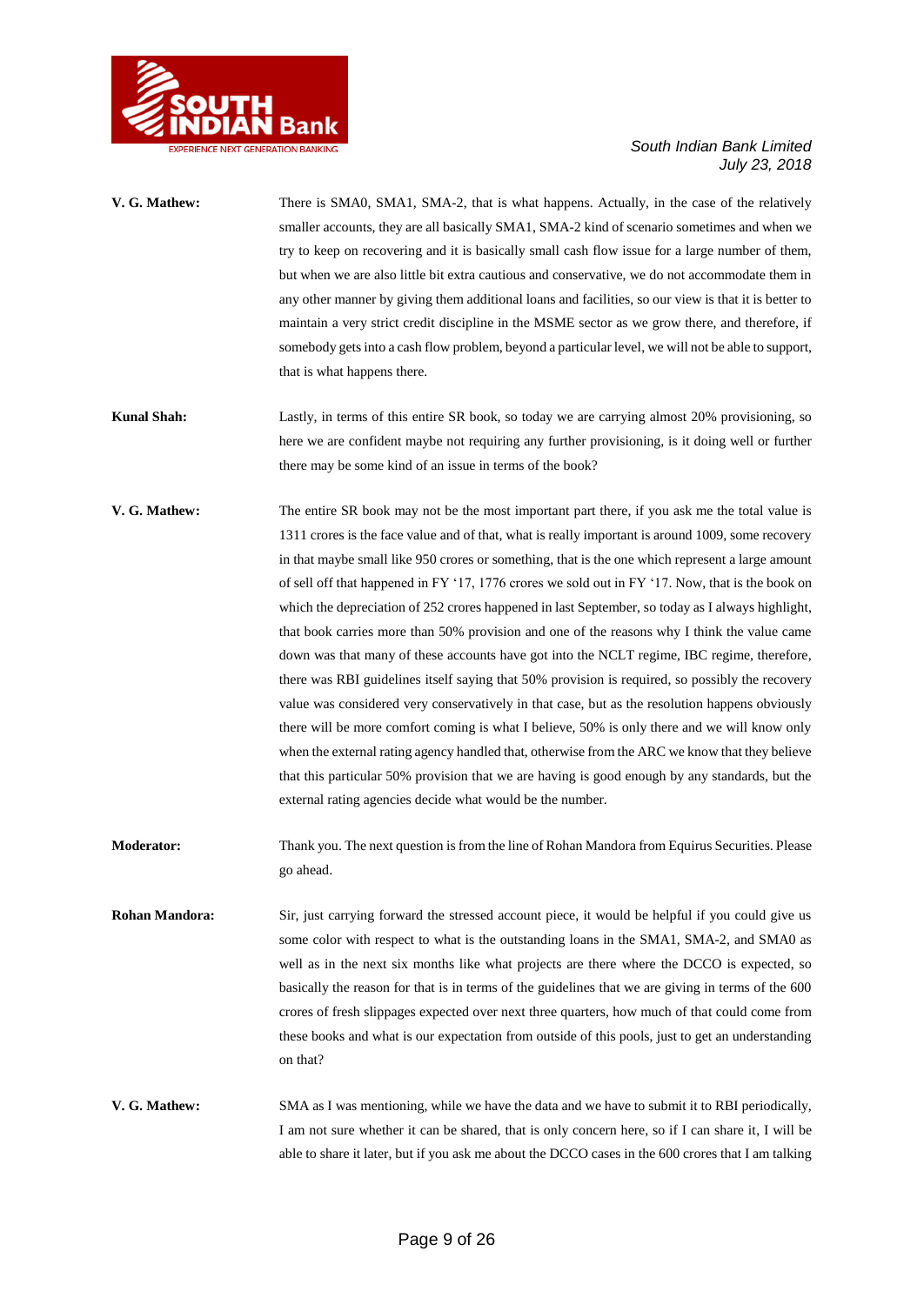

about, there is no DCCO case involved at all. In fact, I do not think we have any project where that is slipped. The only case where there was a DCCO issue, we have already made NPA.

**Rohan Mandora:** Sir, in the two cashew accounts as well as the social infra projects account which slipped in during the quarter, what would have been its internal rating at the end of say, March quarter?

- **V. G. Mathew:** They had internal rating, one of them of course is a project under implementation, so obviously the rating does not have too much of meaning because it is a different rating, it is a project finance rating that is coming in there. It is all about whether the company is able to achieve the target and the company has been showing lot of progress, it is not as if there is no progress, but there are also certain legal issues, which we believe can create a problem. It is quite possible that they will even come out of it, so we really do not know, but in any case it is very difficult for us to accept that there is no inherent weakness at all at this point, and rather than carrying it on and again facing a problem later on, it is better to finish it off is what we thought, and then of course if there is an upgrade possibility, we will deal with that later.
- **Rohan Mandora:** It is not possible to share the actual internal rating like SB BBB or SB BB plus, what we would have assigned to these accounts at the end of March quarter, would it be possible to share that?
- **V. G. Mathew:** March quarter there may not be anything because it is on the basis of our audited balance sheet only we can do that, so obviously, what we are having is the previous rating or if it was below a particular rating, then there would be a six monthly rating for that. These are the two things that is available, we will share that data separately.
- **Rohan Mandora:** Like last, Sir, we had recruited around 160 odd branch development officers in order to source CASA, cross sell, fee-based activities, but Sir if I see the traction and the fee income as well as on CASA, the growth has not been materially good, so even year-on-year the core fee income growth was almost flattish, so Sir if you could share how is that case progressing in terms of the fee income and other cross sell CASA?
- **V. G. Mathew:** What you said is right, if you look at the numbers YOY, certainly it is not good and normally it is saying that 8% CASA growth is appreciated, but then on a sequential basis if you look at, I think the CASA quality grown by around 4%, on that again SA has grown by 6%, so obviously there is a lot of traction on the SA side and these business development officers are being deployed very effectively in many branches, of course the number is not very, very high, but these people will definitely define the kind of growth that is likely to happen in these areas. Only one problem is some of these initiatives are fairly new and it is definitely a fact that there is stabilization process that is going on because we did not have anything like a marketing kind of executives in the bank earlier, so obviously this is the first time that we are doing it, but there is a certain vertical available for that and people are really in the field and things will definitely improve from here on in those areas.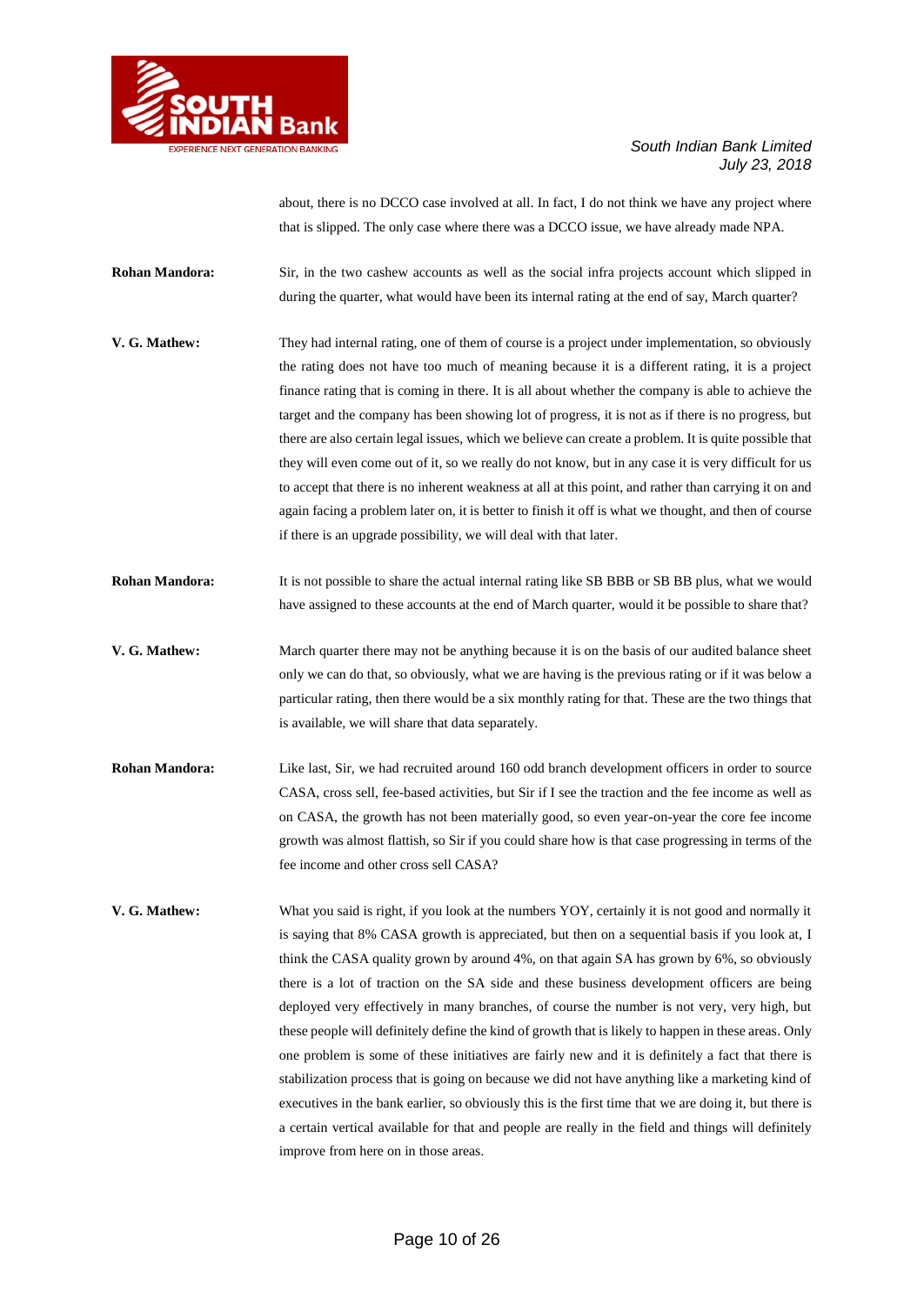

| <b>Rohan Mandora:</b> | Sir, when can we expect results from these initiatives, during FY '19 or FY '20?                                                                                                                                                                                                                                                                                                                                                                                                                                                                                              |
|-----------------------|-------------------------------------------------------------------------------------------------------------------------------------------------------------------------------------------------------------------------------------------------------------------------------------------------------------------------------------------------------------------------------------------------------------------------------------------------------------------------------------------------------------------------------------------------------------------------------|
| V. G. Mathew:         | FY '19 itself we will definitely expect growth and by FY '20 I am sure it would be much, much<br>better position coming out of that, but even in FY '19, we expect significant amount of growth<br>coming on the liability side and on the cross-sell side.                                                                                                                                                                                                                                                                                                                   |
| <b>Rohan Mandora:</b> | Sir, lastly what would be the cumulative provisioning on NCLT list 2 at the end of the quarter?                                                                                                                                                                                                                                                                                                                                                                                                                                                                               |
| V. G. Mathew:         | NCLT list, there are only two accounts with us and we are required to have 50% provision and<br>we have,                                                                                                                                                                                                                                                                                                                                                                                                                                                                      |
| <b>Rohan Mandora:</b> | Because we had one unsecured account, if I am not wrong, so there we would have taken<br>provisioning?                                                                                                                                                                                                                                                                                                                                                                                                                                                                        |
| V. G. Mathew:         | I will come back on that, but what I am having is at the moment there are only two NCLT<br>accounts adding up to 336 crores and we are already carrying 50% provision as required. You<br>were mentioning something about an unsecured account, where are you looking at in the same                                                                                                                                                                                                                                                                                          |
| <b>Rohan Mandora:</b> | Sir, it was mentioned in the previous con call that in NCLT list 2, we have one unsecured account<br>where we had to take provisioning to 100%?                                                                                                                                                                                                                                                                                                                                                                                                                               |
| V. G. Mathew:         | That was not NCLT account, it was a Pharma packaging account, which was coming in<br>divergences etc., it is not unsecured. RBI although has classified it as unsecured, actually it was<br>carrying full security and we do not have a system of taking any exposure on unsecured basis<br>except in the case of AAA accounts alone. There is no other case and that to on a very short-<br>term basis, otherwise we do not take any unsecured loans at all, anyway that account is<br>completely provided for and sold out also, maybe last December we have done all that. |
| <b>Moderator:</b>     | Thank you. The next question is from the line of Rimesh Bhuva from ICICI Securities. Please<br>go ahead.                                                                                                                                                                                                                                                                                                                                                                                                                                                                      |
| <b>Rimesh Bhuva:</b>  | Sir, couple of data points, what is our total NCLT 1 and 2 exposures?                                                                                                                                                                                                                                                                                                                                                                                                                                                                                                         |
| V. G. Mathew:         | We have only NCLT exposure of 336 crores, accounts which are already referred to NCLT.<br>There are only two accounts left on our book that is 336 crores and 50% is already provided for<br>on that.                                                                                                                                                                                                                                                                                                                                                                         |
| <b>Rimesh Bhuva:</b>  | So this 336 crores are already NPA or these are standard account as on date?                                                                                                                                                                                                                                                                                                                                                                                                                                                                                                  |
| V. G. Mathew:         | These accounts are absolute NPA, there is no standard account.                                                                                                                                                                                                                                                                                                                                                                                                                                                                                                                |
| <b>Rimesh Bhuva:</b>  | Okay, and so you are saying this 336 is the total NCLT exposure you have, right?                                                                                                                                                                                                                                                                                                                                                                                                                                                                                              |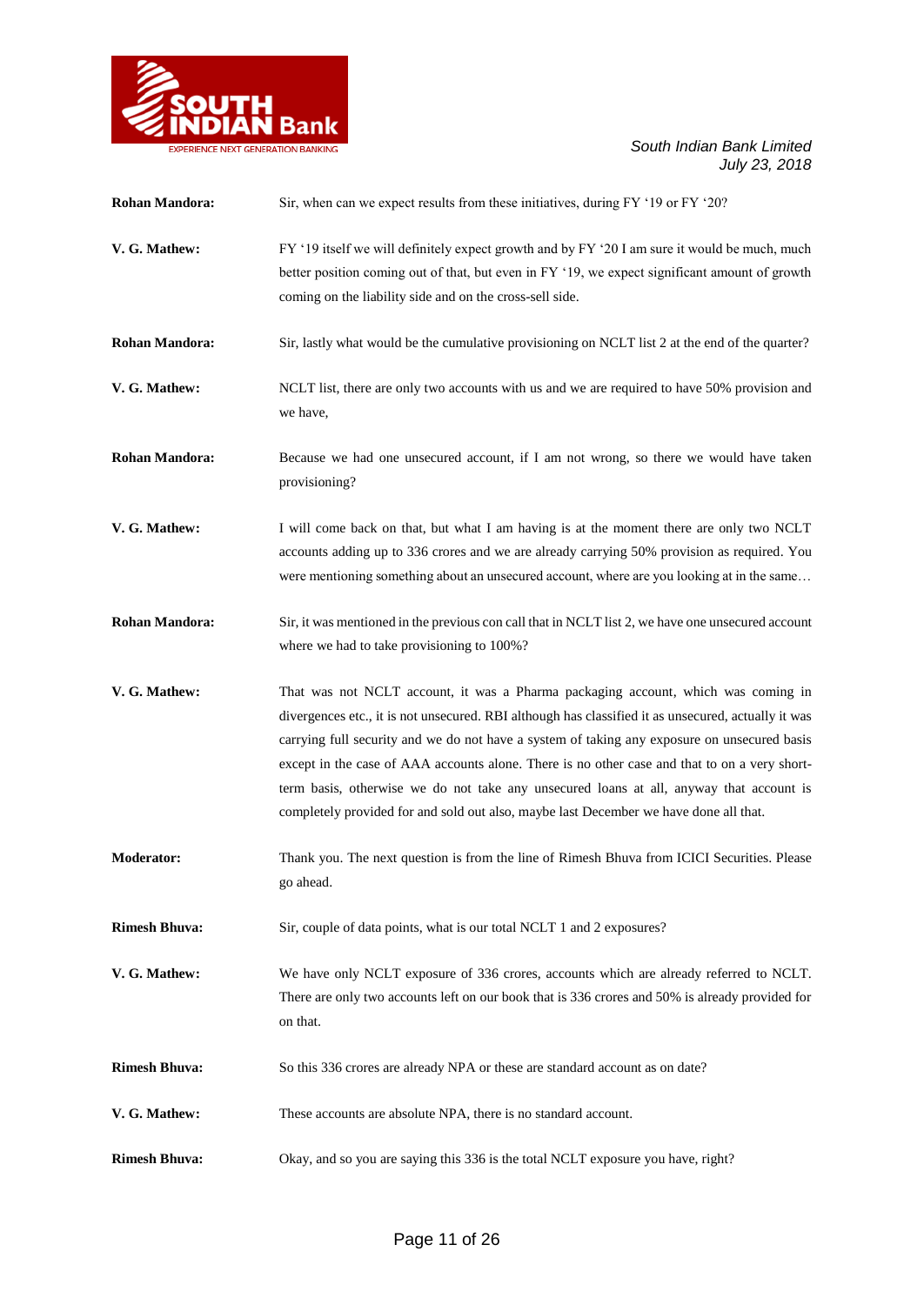

- **V. G. Mathew:** Exactly, because what has happened is in the 1776 crores that we sold out, there is a significant amount of NCLT account, so therefore we do not have, at that particular point of course, IBC was not involved, but subsequently this account is going to referred to under IBC and today what is in our book, they are having only two accounts which is 336 crores and they are NPAs for quite some time.
- **Rimesh Bhuva:** Okay and 50% provided?
- **V. G. Mathew:** Absolutely, that is required.

**Rimesh Bhuva:** Secondly, on SME part since we operate largely in Kerala for SME book, what kind of stress are you seeing in the SME portfolio per se, I mean is there a business overall has got impacted or there are few segments which is facing the issue and how we are protecting ourselves by keeping the slippages lower in that portfolio, I mean what is the broad strategy adopted by management to tackle with these SME issue?

- **V. G. Mathew:** There are two things, one is even geographically it is not as if you know only, we are a Kerala processed MSME bank, as far as MSME is concerned, we are growing exactly in line with the branch distribution. For example, our Delhi region and Ludhiana branch etc. contribute significantly to MSME as some of the regions in Kerala too, but because we have about 10 regions in Kerala and more branches in Kerala, larger share definitely comes from Kerala as of today, but the point is that it is not only Kerala centric for MSME, but what are we doing about controlling the risk in that area. As I mentioned sometime back, the underwriting standards have been improved by stabilization process. Today, no branch manager can sanction any MSME loan, only gold loans can be sanctioned against gold security received in the branch, otherwise, even a farm loan he cannot sanction.
- **Rimesh Bhuva:** So branch manager and regional manager are not having any sanctioning power, so it is also centralized?
- **V. G. Mathew:** Absolutely centralized and again it is not that one individual is sanctioning, most of the sanctions are only through committees. Of course, for very, very small loans one individual executive may be given power if it is a centralized outfit and with the supervision on that, but otherwise it is all committee approach, so these are the two things in terms of underwriting, and second, at all times there is an orientation towards risk control by spreading the exposure. If you ask me whether a cashew account of 50 to 60 crores we will take today, we certainly will not take, so we are very clear about it. Today, what we are doing is if it comes, we will say that another likeminded bank will have to be there, we will pay may be 25 to 30 crores, this is another way of risk control. The third one is at all times we take a large amount of collateral security, our desire of course in the case of trade and areas where there is a higher perception of risk, we invariably insist on collateral security almost to the extent of 100%. These are definitely helping us and that is why Kerala-based accounts where we are able to get this kind of collateral security, even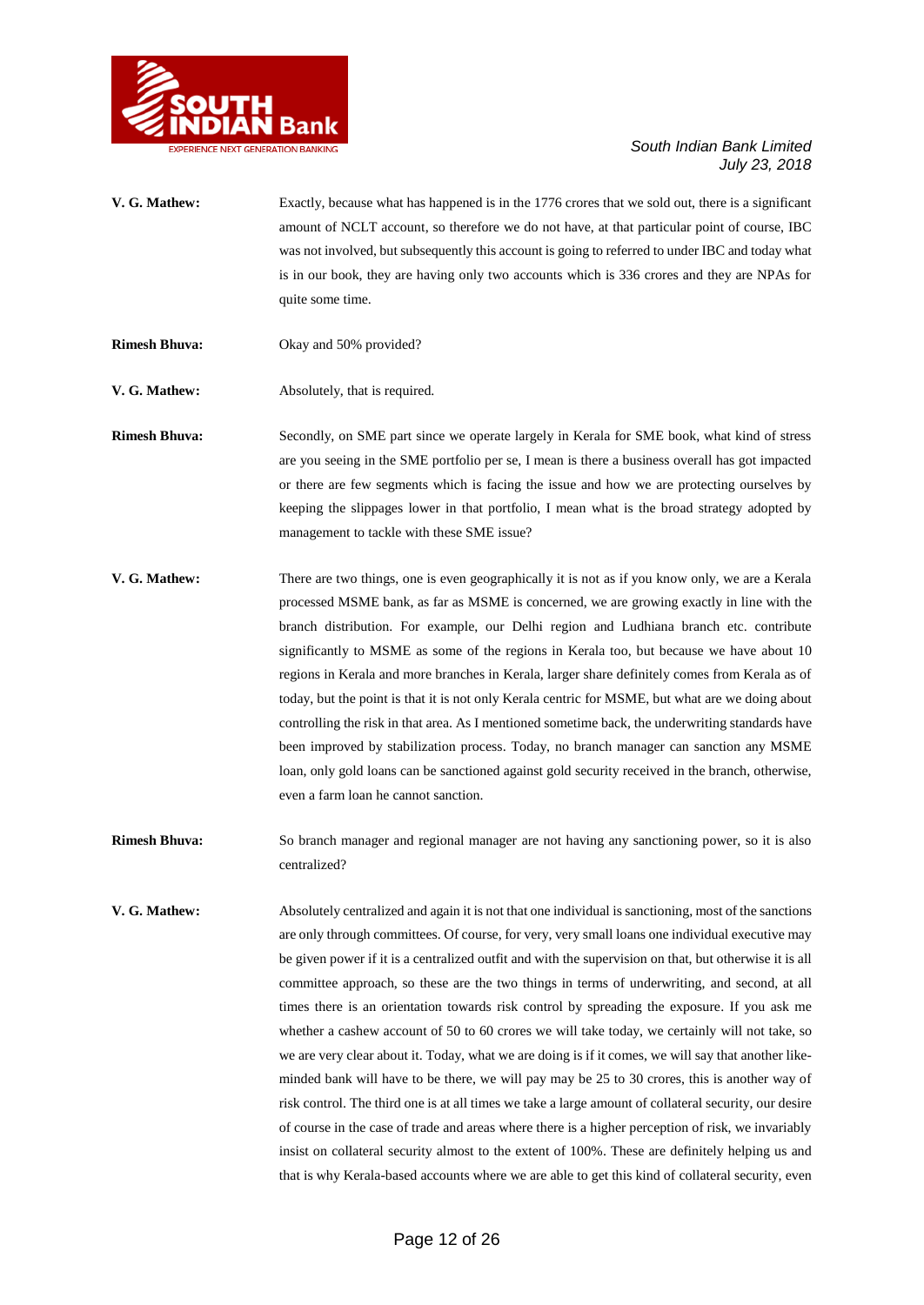

if the exposure is a little higher historically, we are not particularly worried about it because in terms of their skill in the business is a lot more and in terms of our recoverability, it is much more.

**Rimesh Bhuva:** Basically, when we say collateral, typically in trade what we accept as a collateral?

- **V. G. Mathew:** When I talk about collateral, I am not talking about security assets, primary security is a business security that is all receivables or whatever it is their stocks. I am talking about collateral by the way of land, building, real estate, that variety, mortgage security.
- **Rimesh Bhuva:** So when we say collateral in SME, we typically mean the land or may be physical asset...?
- **V. G. Mathew:** It will be, like if it is a factory or it is a house, but there will be a collateral security beyond the primary security.
- **Rimesh Bhuva:** The second security will be what 100% of the exposure or it will be slightly lower than?
- **V. G. Mathew:** We would like to, but at the same time there are good connections with the bank for a long time, so obviously where the track record is very good, cash flows are very good such things obviously we are willing to reduce to maybe 50% to 70%, but typically in the case of trade accounts we do not do that.
- **Rimesh Bhuva:** If someone has asked for CAPEX, we might accept 50 to 70, but if it is a purely trade then we might ask for 100% collateral?
- **V. G. Mathew:** Exactly, that is the whole point.
- **Moderator:** Thank you. The next question is from the line of Umang Shah from SAIF Partners. Please go ahead.

Umang Shah: Sir, could you give a breakup of the 308 crores slippage on the corporate side, you said 105 crores is the social infra project, 117 crores is cashew, what is the remaining?

**V. G. Mathew:** One is the contractor, it is not exactly a large EPC contractor, but relatively it is a sole banking relationship out of Karnataka for a long time it has been with us, but again they have orders and everything, but at the same time going by the experience of some of the contractors, we were of the opinion that this cannot be sustained for too long, and therefore, we decided or maybe purely going by the record of the recovery it may be standard, but then the fact remains that there is an inherent weakness, so we have decided to make it NPA. Another one is an EPC contract, which is a very large South based EPC contractor which was restructured deeply several years back and several banks are involved in that also and there part of the loan, a substantial part of the loan had already been converted into equity and lying in the Treasury book, but then there are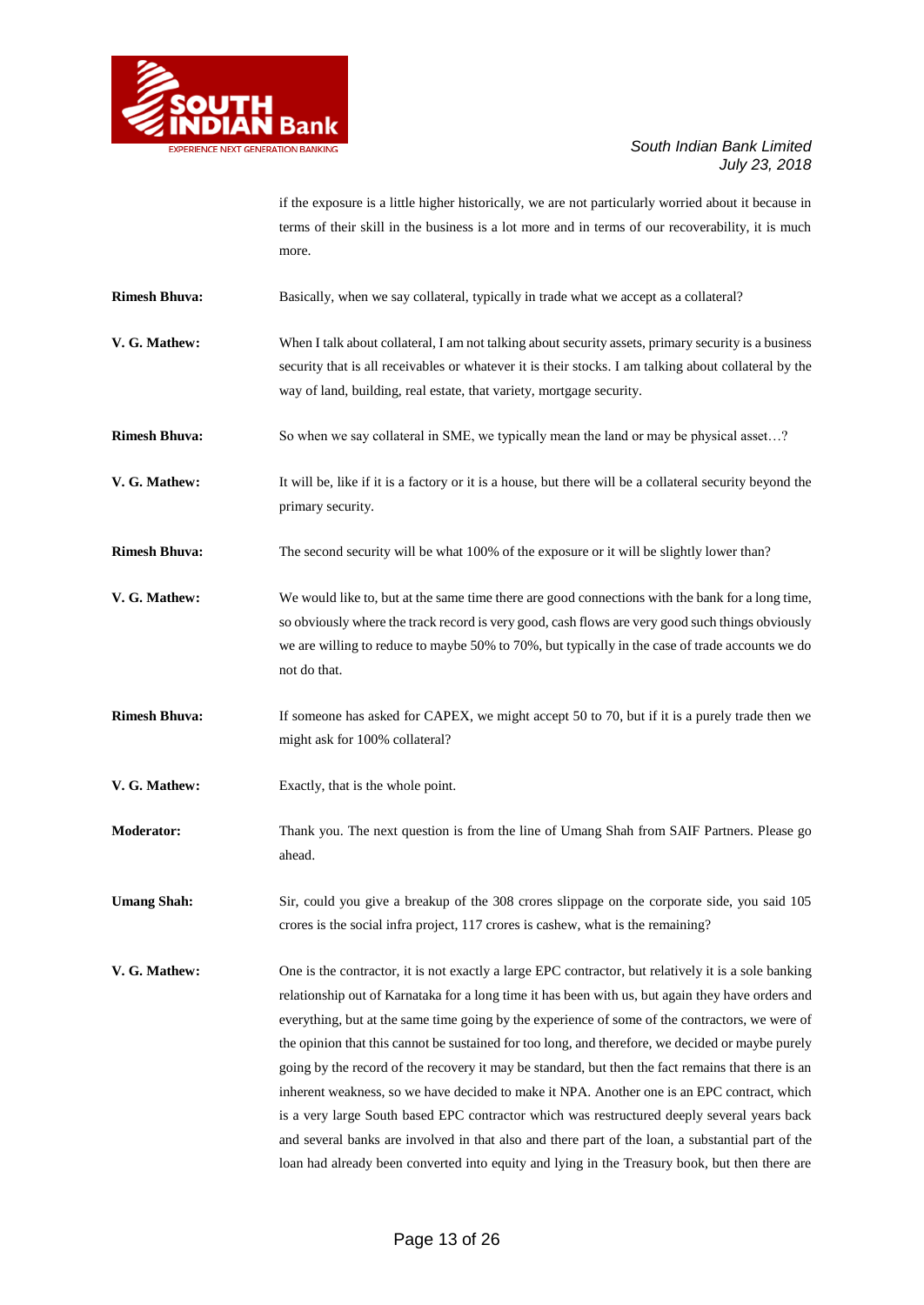

apparently some adverse notice by the auditors, statutory auditors or the company and again my understanding is that the account is NPA in another bank, so again it was felt that it is really not very advisable to continue it and of course if things really improve and if they are able to cure everything, we have no problem, so that is 22 crores and there are various trade accounts put together some 31 crores, only one account is involved in the trade.

Umang Shah: Could you give a similar breakup of the 298 crores on the SME slippage?

**V. G. Mathew:** MSME is 226 crs, agri is 11 crores, and all other retails put together including mortgages, education loan, all put together it is 61 crores.

**Umang Shah:** Could you give a breakup of the 226 crores?

**V. G. Mathew:** Trading firms are 59 crores, textiles 38 crores, food processing 36 crores, professional services 20 crores, engineering 17 crores, metal products 16 crores, leather products 11 crores, contractors 10 crores, other manufacturing industry 13 crores, other service sector 6 crores.

Umang Shah: What kind of a recovery do we see from this 226 crores?

**V. G. Mathew:** Over a period of time, that is what I was trying to mention. We have been recovering every year around 350 to 400 crores, and this year the opportunity is a little higher because the slippages are not from the large corporate that used to be earlier where there are practically no recovery opportunities except through IBC and things like that, but here because there is a significant recovery opportunity, that is why I am mentioning that I am very confident that at least 500 crores will come back, so I would assume that at least about 50% of these accounts, the money can be recovered.

Umang Shah: Sir, previously you had given guidance of FY '19 slippages being 600 crores, total provisioning being 600 crores, we have got a slippage of 600 crores in the Q1 itself and the provision of 220 crores which is annualized giving 900-950 crores, so how do we derive confidence from the fact that these one-offs will not occur in the future?

**V. G. Mathew:** Correct, there are two things that we need to look at, the 1% credit cost I think we are roughly on target because 174 crores is the credit loss if you ask me this quarter, so 174 of course I believe it is slightly on the higher side, but I am sure in another quarter it will be slightly on the lower side too, so basically 1% of the credit and 600 crores we will be able to maintain. It is a reasonable confidence that all of us are having here, so that issue is not worrying. Now, the other question is what we were talking about around 600 crores of slippage for the entire year, but we have it in the Q1 itself, but what is generally not advised in any of our guidance or conversation is that, there is a strong recovery platform which is what we always keep for ourselves as the questions, so there is a strong recovery that happens in terms of, so therefore in terms of total value of NPA there is a benefit for us and similarly on the profit side also there is benefit because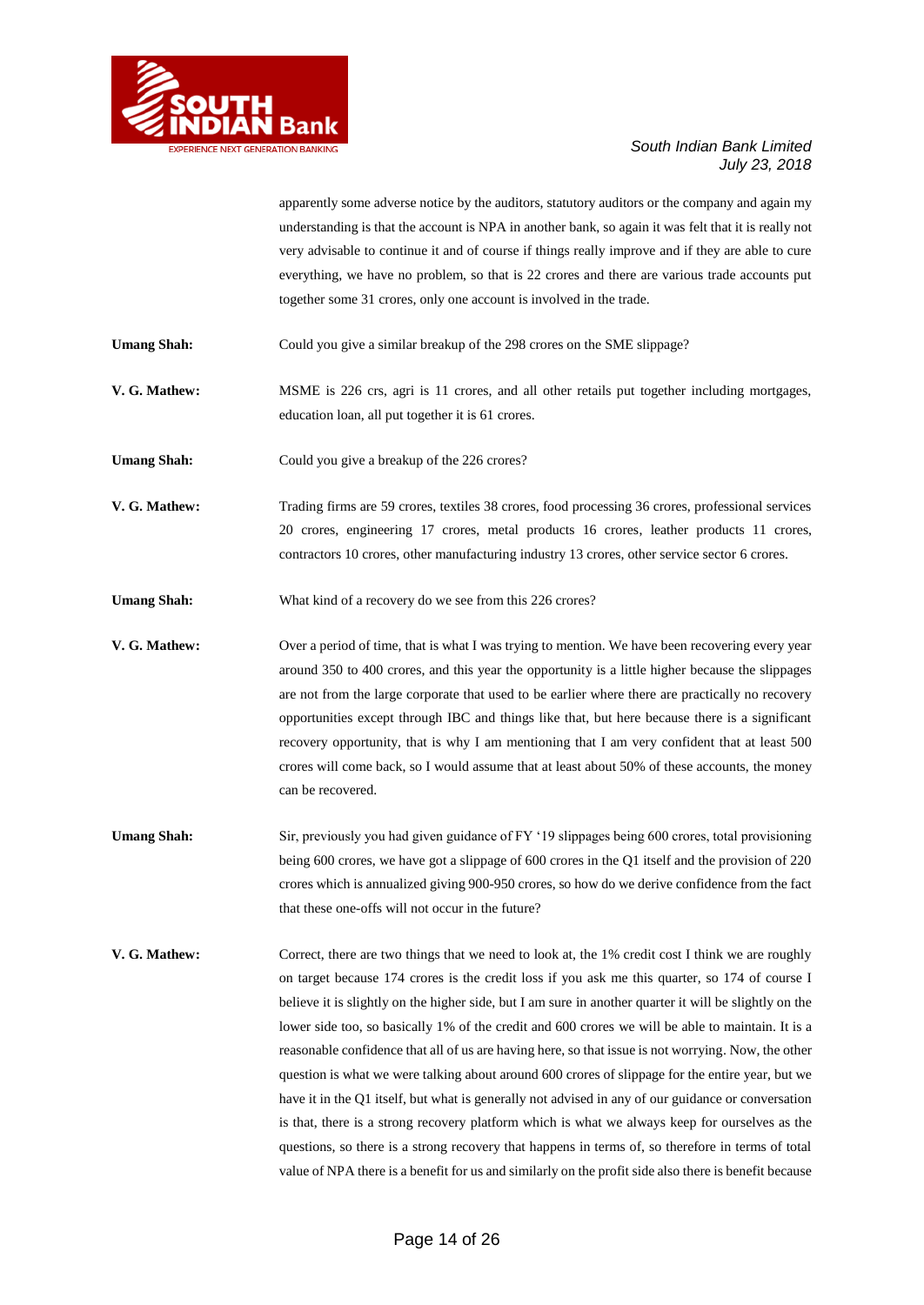

there is significant recovery that is going into the P&L account, so these are the two numbers which we keep to ourselves and we do not really give any guidance on that, so that is a cushion that is available to us for managing the situation, so in this particular case maybe around 300 crores is because of slightly aggressive posturing that we have done because I know that it is difficult to sustain their standard quality without any doubt at all because of the inherent weaknesses involved in some of these accounts, so we felt it is absolutely good if you do not only go by the recovery record, but more by the inherent weakness part of it, so that claims of that book also substantially.

Now, as I mentioned, we have a reasonable view that 600 to 700 crores would be the slippages going forward in the next three quarters even assuming that a little bit of pressure which we have seen in this quarter will continue through the year, position can improve also, but we are not taking that kind of a very optimistic view, we are taking a relatively moderate view on that, and therefore, we are mentioning that 200 crores plus would be the slippage and only one account where we have a doubt whether it will be able to succeed in the legal challenge, if it succeeds this is actually a very strongly running medical institution. Obviously, it should be able to succeed, but then if it does not succeed then that is about 100 crores plus, so that is the number that is mentioned 600 or 700.

- Umang Shah: So only 226 crores SME which are still there, these have been from pre-2014 books or have they been from the recent books?
- **V. G. Mathew:** All the larger ones are definitely from pre-2014, there is no doubt about it. Very small ones I really cannot say, I do not want to say, my hunch and others are also generally mentioning that it maybe of that vintage, except maybe we have one or two accounts, that is what in the corporate. We had one 30 crore exposure, which is I will say a very quick mortality case obviously. There is possibility of an upgrade also on that, but at the moment I will call it a quick mortality case, but otherwise I am not seeing any serious problems coming from the accounts which are particularly done through centralized platform and on the committee approach.
- Umang Shah: On the advances front, our advances are growing at 18%-19%, our capital adequacy is around 12% and the price right now does not allow us for a good QIP, so what is your sense, will you wait for the QIP, will you compromise on growth going forward, how do you see this risk mitigation further?
- **V. G. Mathew:** There are multiple opportunities, we will explore everything, of course there is always some room for Tier-2, that is also available, but we will look at all opportunities, I mean only thing is the Board has not taken a decision on the exact way of going about it, therefore, I am constrained in discussing that.
- **Umang Shah:** Sir, final question on the yields front, do we see any pressure on the yield on advances because our NIMs seem to have gotten compressed?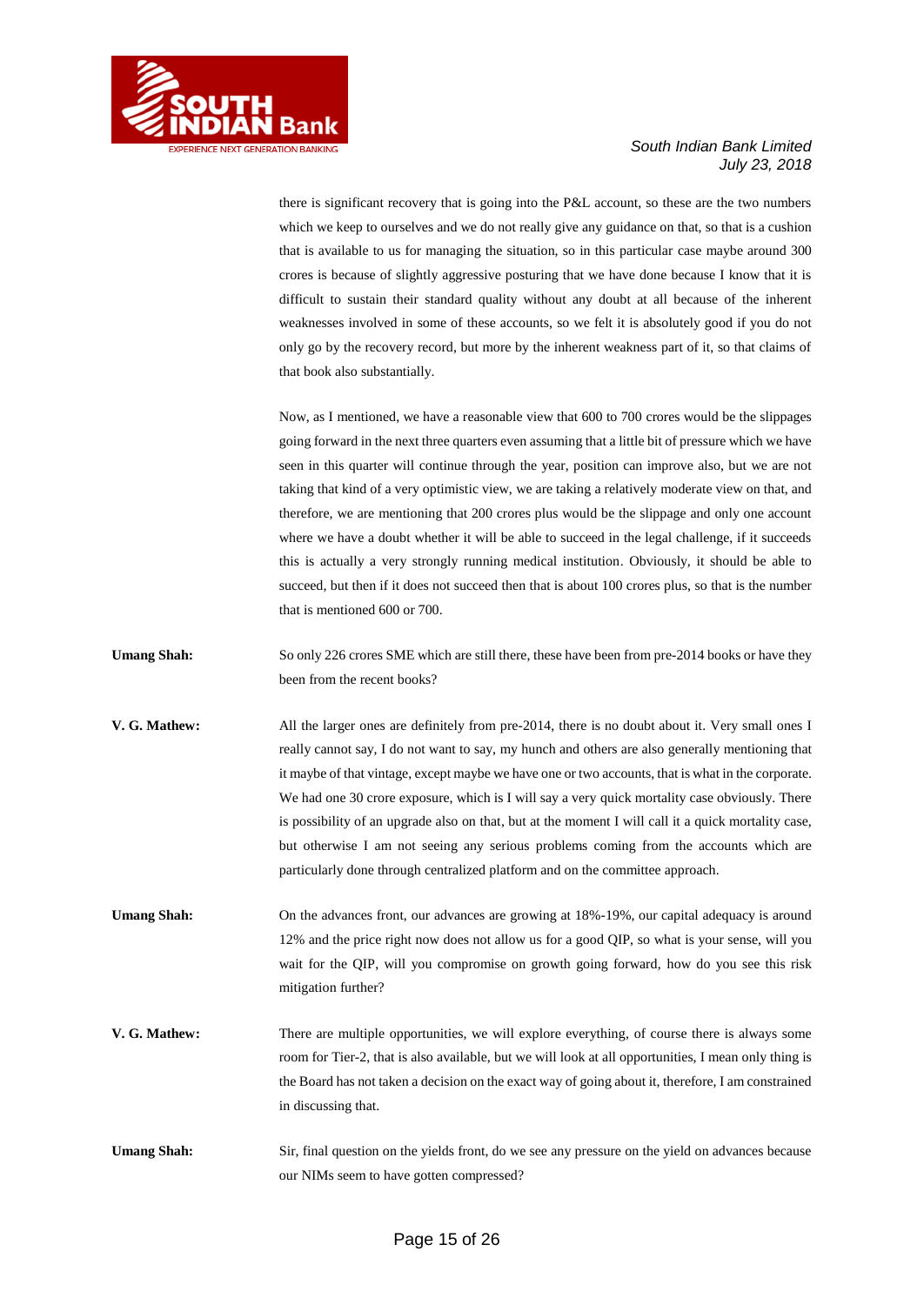

| V. G. Mathew:      | We do have pressure on the NIMs because what has happened is on the liability side, we have<br>paid something like 20 to 25 basis points during the year and we have only done that on the asset<br>side just now, maybe this month 5 basis points and last month 20 basis points, so what we are<br>talking about is what is done on the liability side is passed on the asset side, but that transmission<br>will take at least a lag of six months, because these are all typically one-year MCLR kind of<br>reset, so which means real benefit of that will kick in only in about six months' time.                                                                             |
|--------------------|-------------------------------------------------------------------------------------------------------------------------------------------------------------------------------------------------------------------------------------------------------------------------------------------------------------------------------------------------------------------------------------------------------------------------------------------------------------------------------------------------------------------------------------------------------------------------------------------------------------------------------------------------------------------------------------|
| <b>Umang Shah:</b> | My question was more on the line of we are growing at faster rates in the home loan, mortgages,<br>and auto loan, so are yields lower than the other products?                                                                                                                                                                                                                                                                                                                                                                                                                                                                                                                      |
| V. G. Mathew:      | That also I will have to mention, not only there even in the case of MSME or so, today there is<br>always an orientation towards security and safety, there is no questions about it. We are putting<br>an extra emphasis on that and we are willing to compromise on the pricing a little bit for that<br>reason and again the market competition is also heavy for very high quality assets, that is what<br>is going on at the moment.                                                                                                                                                                                                                                           |
| <b>Moderator:</b>  | Thank you. The next question is from the line of Sri Shankar from Prabhudas Lilladher Private<br>Limited. Please go ahead.                                                                                                                                                                                                                                                                                                                                                                                                                                                                                                                                                          |
| Sri Shankar:       | Sir, my first question is regarding the slippages that we have had this quarter, do you think that<br>you will end up with the any particular LGD, Loss Given Default, on these assets or is there<br>anything unsecured or you think that it is fully covered including the corporate?                                                                                                                                                                                                                                                                                                                                                                                             |
| V. G. Mathew:      | That is where the difference is coming because this time the slippage is certainly not from the<br>last corporate book and even the 105 crores which is the largest institution based medical college,<br>so I do not expect any serious recovery issues there. They will definitely find a solution to deal<br>with it, so we are pretty much hopeful that it will not lead to any problem and again I want to<br>highlight that there is no business which is unsecured in the bank except very, very minor areas,<br>otherwise all the businesses is fully secured and also additionally secured with collateral security<br>of land, building, etc., so the LGD cannot be high. |
| Sri Shankar:       | Second is with regard to your write-off or provisions on your SR, in the provision what is the<br>amount that you have provided for any depreciation value of security receipt?                                                                                                                                                                                                                                                                                                                                                                                                                                                                                                     |
| V. G. Mathew:      | Total amount I can mention, but I think the more important one is what happened with that 252<br>crores which happened with the portfolio of 1776 crores that we sold out in March 2017, so<br>totally face value is 1311 crores and HGM provision is 265 crores, and therefore, the current<br>market value is 1046 crores.                                                                                                                                                                                                                                                                                                                                                        |
| Sri Shankar:       | In this quarter, how much we have provided, Sir?                                                                                                                                                                                                                                                                                                                                                                                                                                                                                                                                                                                                                                    |
| V. G. Mathew:      | This quarter is 4 crores.                                                                                                                                                                                                                                                                                                                                                                                                                                                                                                                                                                                                                                                           |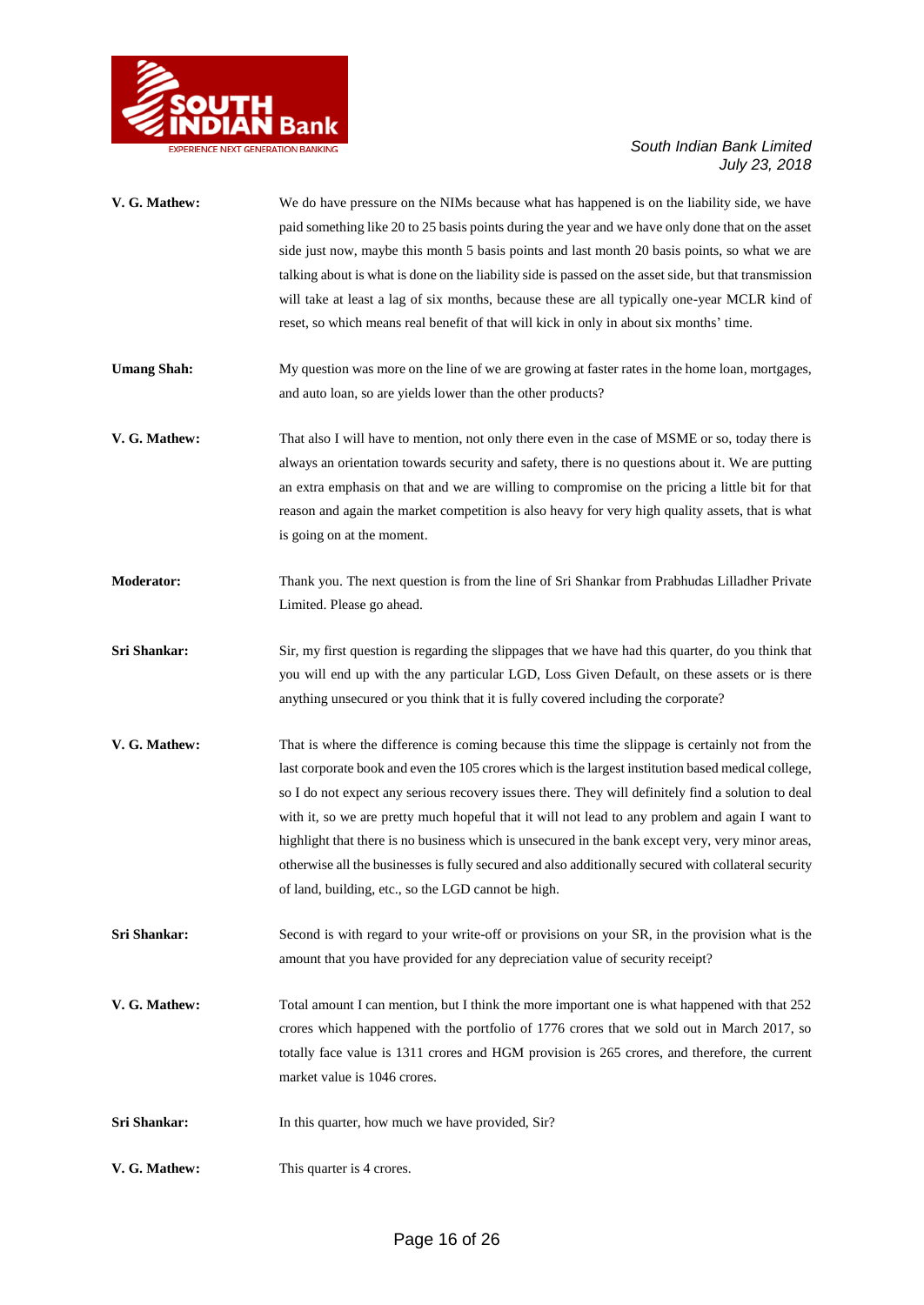

- **Sri Shankar:** Sir, you expect the slippages what has happened in most of the corporate slippages where you would have a high amount of Loss Given Default is already taken care in the earlier slippages etc., so in the current slippages and going forward also, I would suspect that you are fairly well covered in the terms of security?
- **V. G. Mathew:** Absolutely, that is one small silver line in this particular otherwise bad situation which I agree, 600 crores slippage is not what is something we appreciate it, but at the same time this slippage is far superior to what would have happened in an EPC contractor where we have 200 crores exposure or something, this is totally different, these are all not only carrying significant amount of real primary security, for example, like you finance a medical college means, we are financing building and equipment which is already there and then we are talking about taking other comforts by way of personal guarantee for very important people, etc., so there is definitely a lot more comfort in terms of recoverability.

**Sri Shankar:** This means that probably there is scope of recovery of these things also?

#### **V. G. Mathew:** Absolutely.

- **Sri Shankar:** My final question is Sir, in one of the conference calls, one of the Managing Director of a different bank had opined that in many cases the security that he has seen for the various corporate lending, the security that they hold are overvalued and in our case have we seen any chance that the valuation has been overvalued in the sense that actual security value is much lower than what is being shown in the books of the bank, have you faced any kind of a problem like this?
- **V. G. Mathew:** Certainly not, it is the system is that it has to be valued by a branch executive, it has to be valued by an expert, and then we need to look at distress sale value and then only any credit process happens on that and if any overvaluation situation ever arises, there are significant accountability issues for the individual concerned and we are very, very clear about enforcing that all the time. We are pretty much sure that such cases are very, very few.
- **Moderator:** Thank you. The next question is from the line of Gaurav Jani from Centrum Broking. Please go ahead.
- Gaurav Jani: Firstly, Sir, some clarity on the slippages number, I am looking at corporate slippage of about 308 crores and the ex-corporate is about 298, so of the corporate am I understanding this correctly, one is the decisive account of 105 crores, 117 crores would be the cashew, and one EPC of 22 crores and the remaining trading, is it correct?
- **V. G. Mathew:** No, trading is 31 crores and there is another contractor account, it is not exactly an EPC contractor but relatively mid-level kind of a contractor of 33 crores.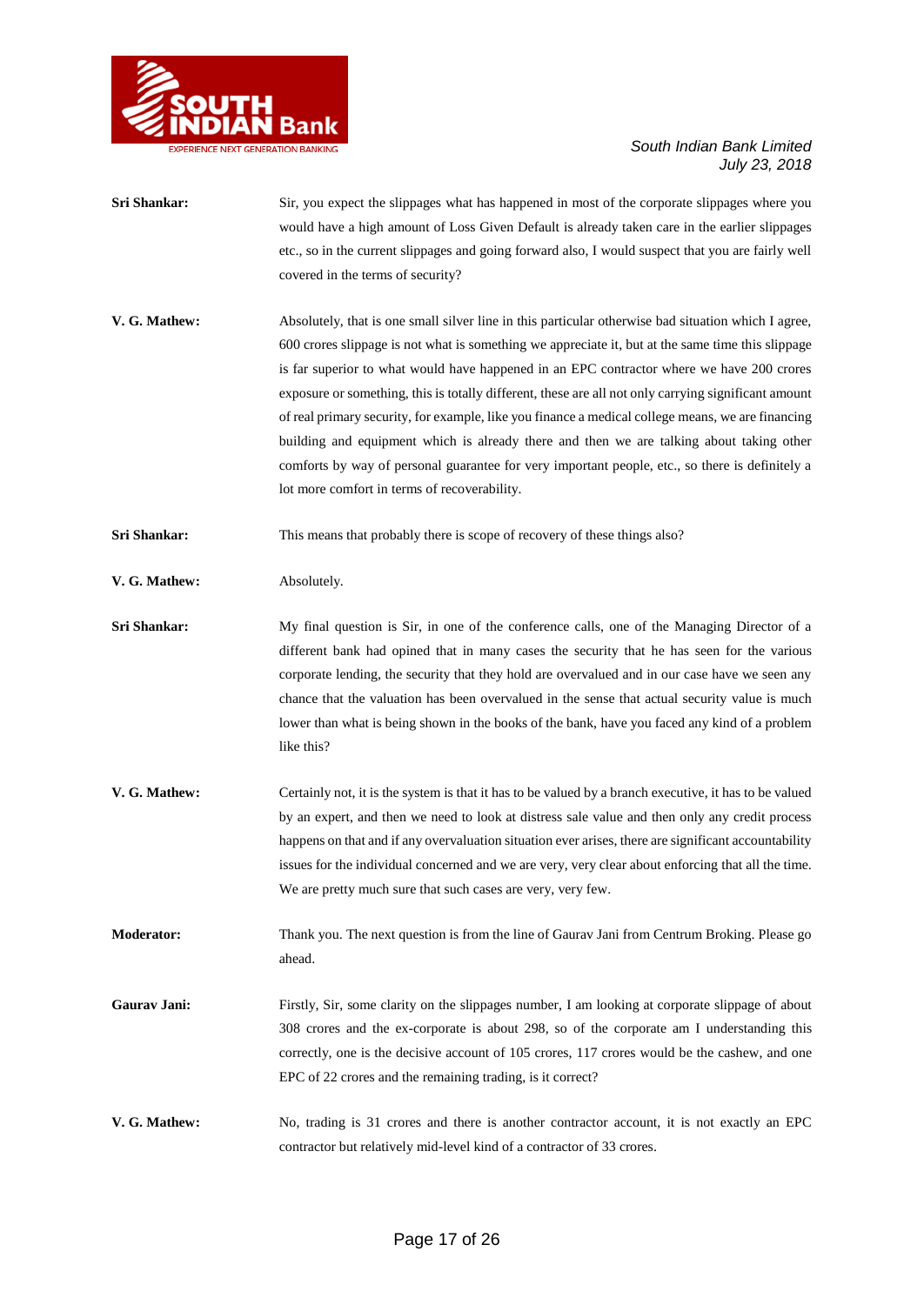

| Gaurav Jani:        | Sir, next is if I can have the breakup of the deductions given in your slide in the presentation, it<br>amounts to about 37 crores in the GNPA reductions, so can you give the breakup of that?                                                                                                  |
|---------------------|--------------------------------------------------------------------------------------------------------------------------------------------------------------------------------------------------------------------------------------------------------------------------------------------------|
| V. G. Mathew:       | It is cash recovery of 13 crores and upgrades of 24 crores. It is very small compared to what we<br>have been, Q1 typically it is like that, we are not able to do much in $Q1$ , but we will achieve 500<br>crores.                                                                             |
| Gaurav Jani:        | So no write-offs you mean this quarter?                                                                                                                                                                                                                                                          |
| V. G. Mathew:       | This time we have not done any, typically write-off is done only when we sell assets to ARC, in<br>that context typically it comes, but there are no such cases in this particular quarter.                                                                                                      |
| <b>Gaurav Jani:</b> | Sir, certain qualitative questions from my side, if I look at Slide 23, 95% of the last corporate<br>advances you mentioned, there is one section which focuses on that and the other on the total<br>corporate book, is that correct, the second section is on the total corporate book, right? |
| V. G. Mathew:       | Yeah, one is on corporate book, the other is on 100 crores and above, that is the large corporate<br>which used to be a problem area for the bank, so what we are trying to highlight is the problems<br>there we believe are over, in this particular quarter we do not have any problem.       |
| Gaurav Jani:        | Sir, appreciate the information, just a certain clarity so as of now of the MSME, SME and<br>corporate, what percentage is externally rated and what was it probably a year back?                                                                                                                |
| V. G. Mathew:       | We will give you that data separately off-line.                                                                                                                                                                                                                                                  |
| Gaurav Jani:        | Sir, last question from my side, of the total slippages of about 600 crores, so what percentage<br>would have originated from Kerala?                                                                                                                                                            |
| V. G. Mathew:       | Yes, in this particular corporate slippage barring the EPC and the contracting accounts, social<br>infra, cashew, and trade are from Kerala.                                                                                                                                                     |
| Gaurav Jani:        | Okay, so around 200 odd crores?                                                                                                                                                                                                                                                                  |
| V. G. Mathew:       | Yeah.                                                                                                                                                                                                                                                                                            |
| Gaurav Jani:        | From the ex-corporate book, Sir, about 300 crores?                                                                                                                                                                                                                                               |
| V. G. Mathew:       | Sorry, the social infra is not from Kerala, it is in Kanyakumari, which is in Tamil Nadu, so only<br>cashew is from Kerala including the trading from outside and social infra is also from outside.                                                                                             |
| Gaurav Jani:        | From the ex-corporate slippage Sir, how much would be from Kerala, what I mean is the MSME<br>of 226 and the education and all of 61?                                                                                                                                                            |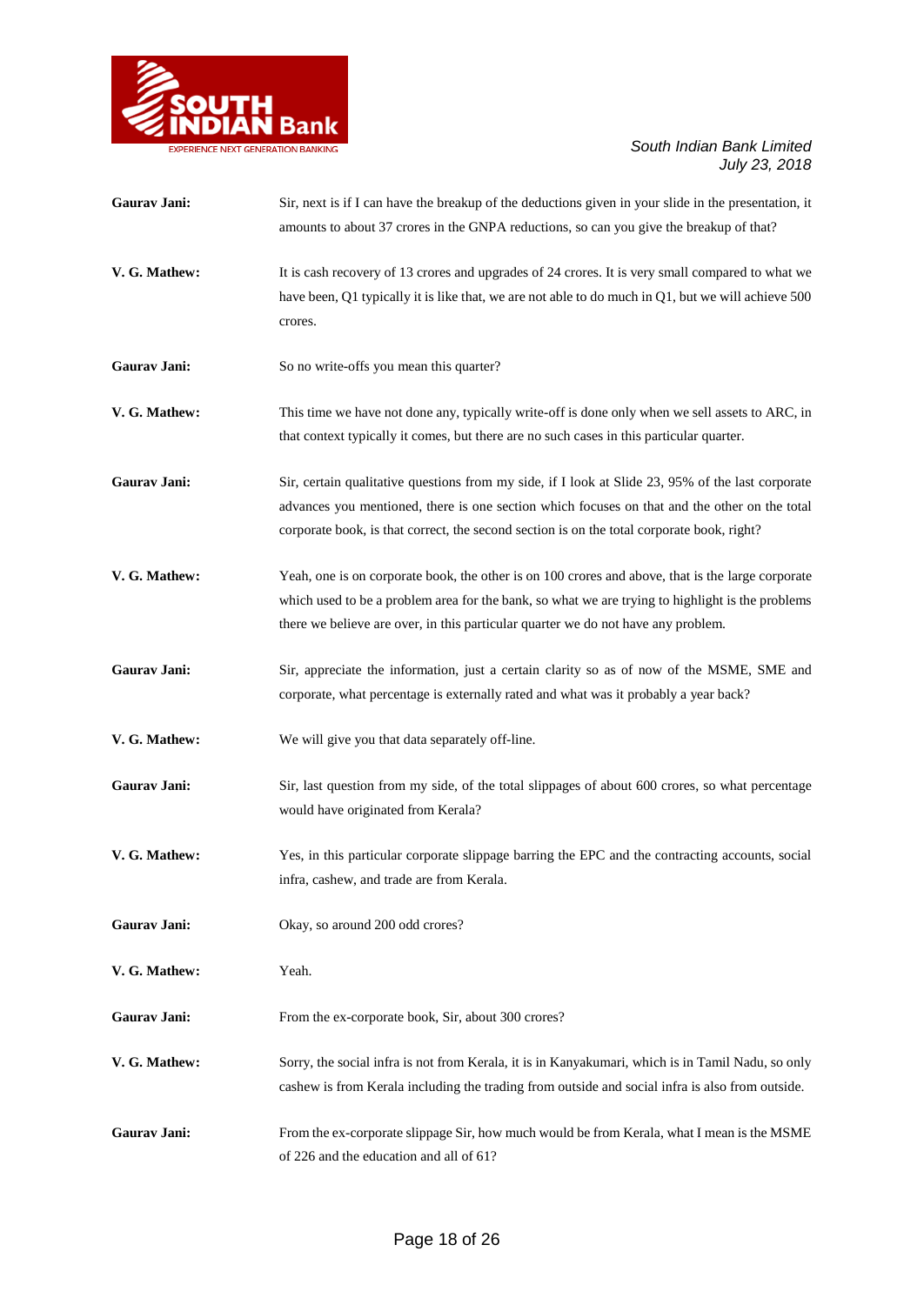

| V. G. Mathew:          | Yeah, this is more or less in line with the distribution, the same way as the branch distribution<br>both growth as well as NPA are almost in line with the branch distribution, so Kerala will be<br>accounting for maybe around 45% or like that.                                                                                                                                                                                                               |
|------------------------|-------------------------------------------------------------------------------------------------------------------------------------------------------------------------------------------------------------------------------------------------------------------------------------------------------------------------------------------------------------------------------------------------------------------------------------------------------------------|
|                        |                                                                                                                                                                                                                                                                                                                                                                                                                                                                   |
| <b>Moderator:</b>      | Thank you. The next question is from the line of Roshan Chutkey from ICICI Prudential Life<br>Insurance. Please go ahead.                                                                                                                                                                                                                                                                                                                                         |
| <b>Roshan Chutkey:</b> | Sir, how much of the cashew exposure do we have on our books?                                                                                                                                                                                                                                                                                                                                                                                                     |
| V. G. Mathew:          | 415 crores of which 42% is NPA, NPAs are 174 crores.                                                                                                                                                                                                                                                                                                                                                                                                              |
| <b>Roshan Chutkey:</b> | What about the rest, are they in the SMA bucket, are they current?                                                                                                                                                                                                                                                                                                                                                                                                |
| V. G. Mathew:          | They are standard and as I mentioned we know that cashew is a stress sector, therefore we have<br>gone about it very systematically although the State Government is doing a lot of work about<br>supporting this, we felt that the receivables may not get realized in time and we may not be able<br>to also support by giving any additional finance, so therefore, we have made NPA in these<br>accounts, our other accounts are absolutely fine as of today. |
| <b>Roshan Chutkey:</b> | How much is the absolute interest reversal this quarter?                                                                                                                                                                                                                                                                                                                                                                                                          |
| V. G. Mathew:          | 18 crores.                                                                                                                                                                                                                                                                                                                                                                                                                                                        |
| <b>Roshan Chutkey:</b> | How many standard accounts do we have in our books which are NPA with other banks now?                                                                                                                                                                                                                                                                                                                                                                            |
| V. G. Mathew:          | There is none, it cannot be, that is the problem today. We had to go out of the way and they can<br>account NPA only for that reason.                                                                                                                                                                                                                                                                                                                             |
| <b>Roshan Chutkey:</b> | Which is the contractor account you said?                                                                                                                                                                                                                                                                                                                                                                                                                         |
| V. G. Mathew:          | It is a large EPC contractor where of course our exposure is in the loan book not very high, but<br>in the Treasury book it is a very high exposure, because it was not converted into equity earlier<br>and they are showing now negative aftermarket.                                                                                                                                                                                                           |
| <b>Roshan Chutkey:</b> | How many of the MSME accounts of 226 crores slippages that we saw this quarter, how many<br>of them are less than 2 crore cases and how many 2 to 45 crores cases?                                                                                                                                                                                                                                                                                                |
| V. G. Mathew:          | I will have to give it separately.                                                                                                                                                                                                                                                                                                                                                                                                                                |
| <b>Roshan Chutkey:</b> | Just this question again less than BBB cases for us, what gives you the confidence that they<br>would not slip any further?                                                                                                                                                                                                                                                                                                                                       |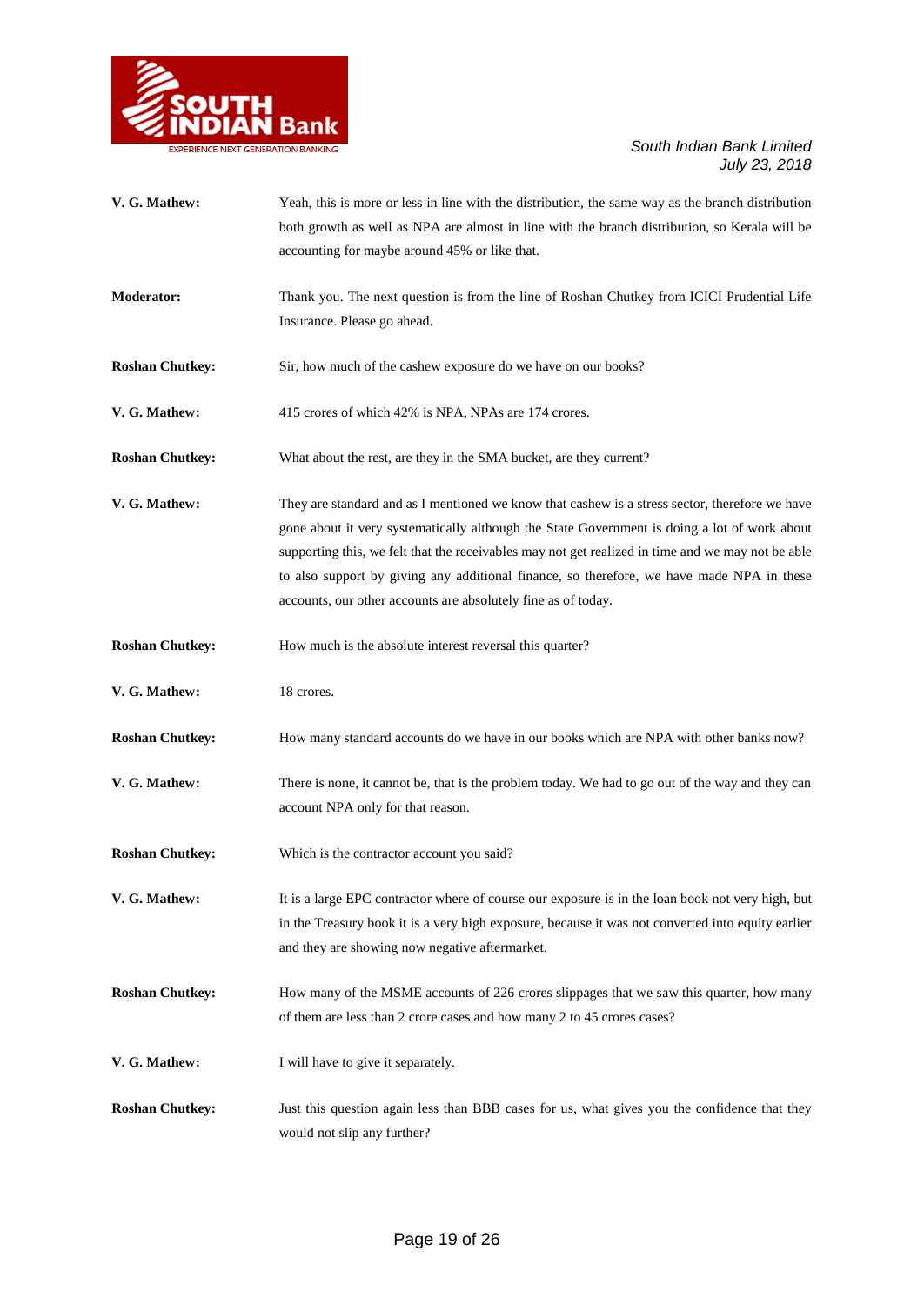

| V. G. Mathew:        | Yeah, because these are our internal rating and our internal rating takes into consideration a lot<br>of factors and if you look at external rating, the level comes down by 50% roughly, but then our<br>rating system, we take various parameters and then take a fairly conservative view on that and<br>that helps us in ensuring that on-boarding is done correctly, so we are maintaining that, but if<br>you look at the external rating of the same account, then the percentage comes down by half,<br>instead of 18% I think it is around 9%.                                                                                                                                                                                                                                                                                                                                                                                                                                                                                                                                                             |
|----------------------|---------------------------------------------------------------------------------------------------------------------------------------------------------------------------------------------------------------------------------------------------------------------------------------------------------------------------------------------------------------------------------------------------------------------------------------------------------------------------------------------------------------------------------------------------------------------------------------------------------------------------------------------------------------------------------------------------------------------------------------------------------------------------------------------------------------------------------------------------------------------------------------------------------------------------------------------------------------------------------------------------------------------------------------------------------------------------------------------------------------------|
| <b>Moderator:</b>    | Thank you. The next question is from the line of Gautam Bahal from Mauryan Capital. Please<br>go ahead.                                                                                                                                                                                                                                                                                                                                                                                                                                                                                                                                                                                                                                                                                                                                                                                                                                                                                                                                                                                                             |
| <b>Gautam Bahal:</b> | Sir, as a fairly long-term shareholder now of South Indian Bank, it seems like one quarter seems<br>a long time in the life of South Indian Bank, just about two months ago we had fairly decent<br>guidance for FY '19 being the clean year and we are moving ahead from our past problems, we<br>had NIMs of 2.9, NPA was meant to have peaked, provision would have been 600 crores a year,<br>ROA of 1% FY '19 at some point, 1000 crores PAT, it just seems to me that all of this guidance<br>just in terms of two months ago just seems fantasy now, so do you have anything to say to<br>shareholders with that sort of mindset?                                                                                                                                                                                                                                                                                                                                                                                                                                                                            |
| V. G. Mathew:        | Basically, that 1% credit cost remains, there is no doubt about it. Then in terms of NPA accretion<br>whatever we have mentioned now coupled with the recovery of around 500 crores is the number<br>that we need to look at, and therefore, we again all along the pressure that has been building on<br>the banks extremely heavily was for the large corporate syndicated loan book, that has actually<br>stopped and that is the most important positive that we are seeing today, but one more other<br>thing happened, like for example Priority Sector Lending Certificates was a very major<br>opportunity for us last year and we could get about 80 crores by selling off and this year we got<br>even more Priority Sector to sell off, but then there is no market at all for that. Similarly, the<br>Treasury could not make anything at all and on the other hand mark-to-market provision became<br>very heavy on some of the Treasury exposure including and if you see contractor's case where<br>there was no mark-to-market last vear it was positive and this vear it is significantly negative |

there was no mark-to-market last year, it was positive and this year it is significantly negative, so these are the things which have really upset the calculations. Then of course, this particular quarter's profit is affected by various other numbers which I have mentioned already.

Gautam Bahal: Sir, I think Treasury we all understand is out of your control in some case, but...

**V. G. Mathew:** Sometime later it will come back also that is what we believe, I think sometime later it may come back also in Treasury.

Gautam Bahal: For example, fee and transaction income not growing is also a bit worrying because we were on a run rate of 25% up to last quarter if I remember, right?

**V. G. Mathew:** That was all actually affected by the availability of PSLC income last year, which suddenly vanished completely. We were looking at something like 100 crores plus going by the previous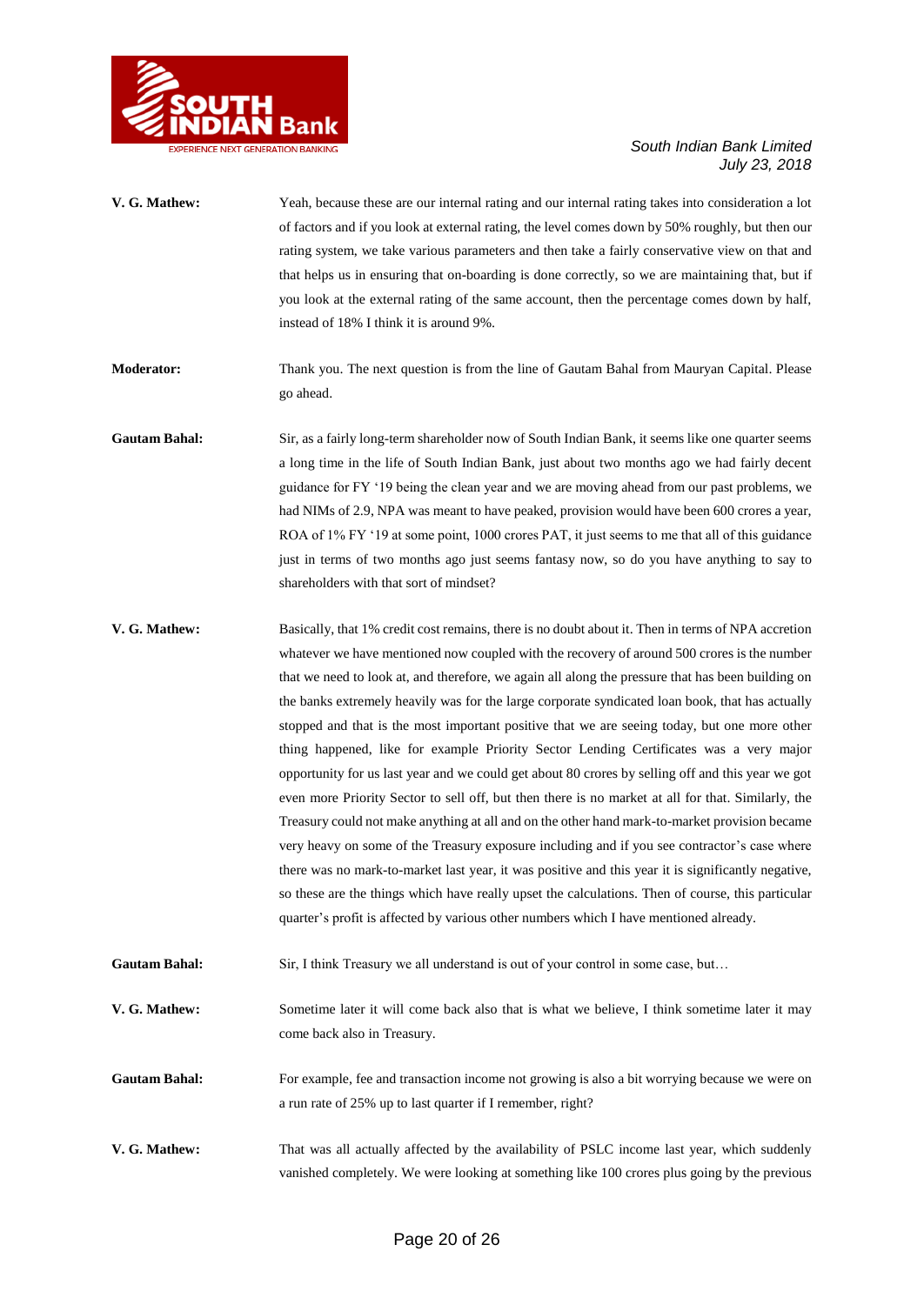

experience, so on that we have got nothing, so what I am trying to say is that distorts the picture, but if you look at other individual areas, okay it may not be that great, but Forex has also grown a little bit. If you look at transaction income, it has gone up, all those individual components when we look at they have gone up, but then one large piece like the PSLC has really brought a negative color to that.

- Gautam Bahal: Sir, this ROA of 1% that we are all looking to get to, is that realistic at all in some quarters in FY '19 or do you think this NPA issue that is this new SME slippage that has come in now will just make that impossible this year in some quarter annualizing?
- **V. G. Mathew:** That is why, I never mentioned it is for the year, it was always for the particular quarter in the year and I also said that there are only two components which are volatile in that, that is the availability of Treasury profit which is not a small one because 250 crores we net in a year, so that is one number. Second is the PSLC phase, I do not know whether the market will change tomorrow. There was a reasonable expectation that these things will continue in the normal manner because we were only going by average standard experience in the past, but that has been completely negated, so therefore that is the only component that is creating the problem, so I should not say that without having any clarity on either of these numbers today as things improve and if there is more visibility about these things, I will again go back to same argument.
- **Gautam Bahal:** Sir, the NIMs of 2.6% this quarter, full-year when the MCLR comes in, can you give me a guidance of what the full-year NIM is likely to be, will it be more on 2.8% or is it going to be around 2.6-2.7%?
- **V. G. Mathew:** No, in fact that is why we are trying to pass on the 25 basis points, although I agree that there is always a pressure for high-quality business which is all what we are looking at today, but at the same time, we based on our service quality, our efficiency, our quick delivery etc., we should be able to pass on this 25 basis points increase that we have done in the last month, if that kicks in the next six months, the full effect of the increase kicks in for six months, then we should be able to come back to something like 2.8% without any problem.
- **Moderator:** Thank you. The next question is from the line of Rajat Sethiya from Vridhi Capital. Please go ahead.
- **Rajat Sethiya:** Sir, very similar to previous participant, basically why do not we provide all of our stressed assets in one, why are we taking so much of time, why is that one quarter we see higher provisioning, other quarter we see lower provisioning, why cannot we just provide simply in one-year. So all of the stress that we see, it gives very confusing signal to the shareholders or the prospective shareholders?
- **V. G. Mathew:** No, what happens is we cannot do that, I mean there is no way because today what is thrown by the system is this, I do not touch that, this is a daily recognition of NPA which is purely system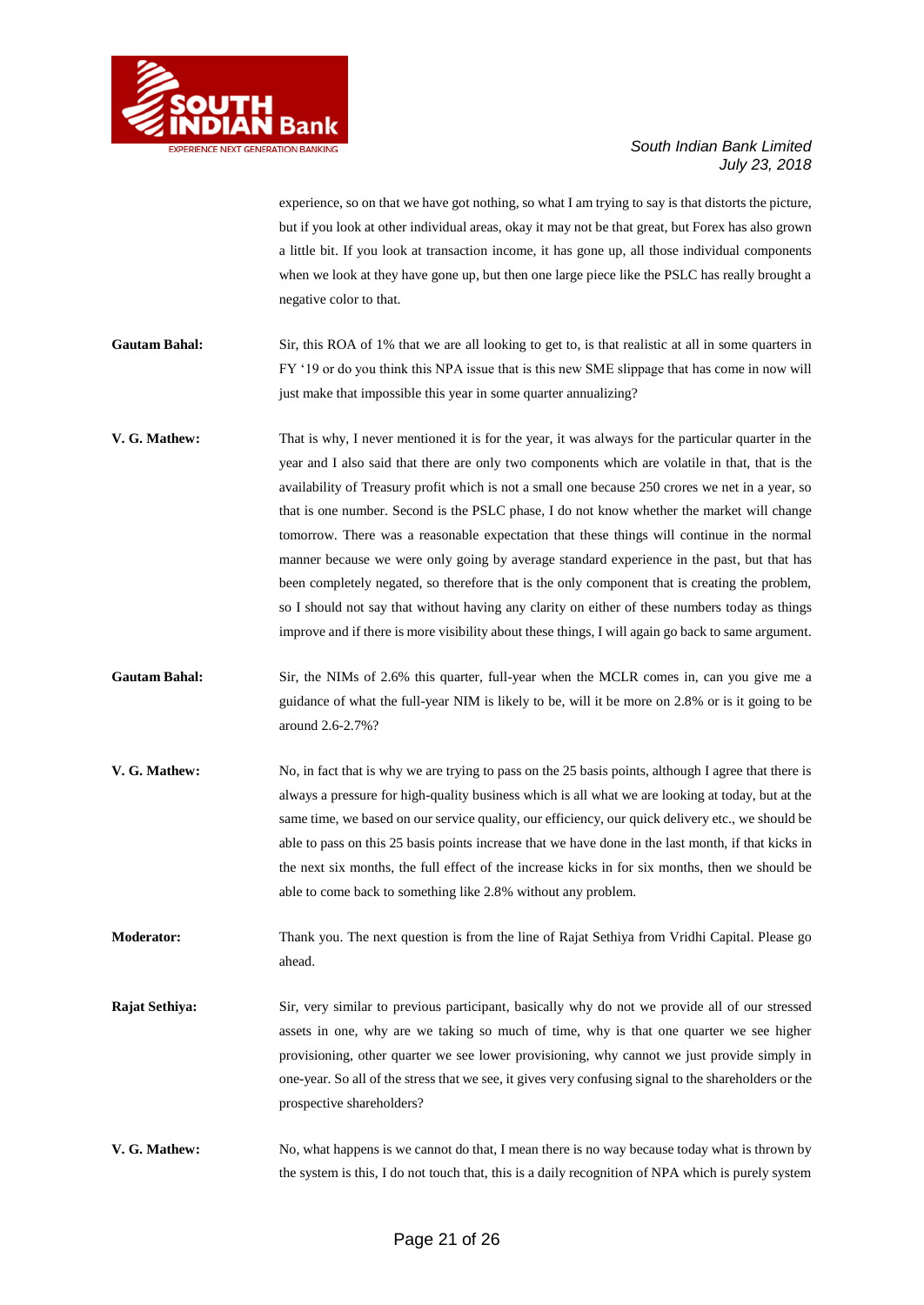

driven except in the case of large corporate. In the case of large corporate, of course we are seeing the account every day, we are trying to figure out whether there is a problem or not, so those scales are meant separately. Others are done on a pure portfolio basis, so many of this relatively smaller people, I am talking about MSME, Agri, and other retail, I mean there will be slippage, but there will be upgrades too, so today that upgrade part is not visible at all in this quarter, that is the only problem, but if the upgrade was visible we would have appreciated that it is also going down and coming back. We cannot upfront that and then say, for example, wherever we could upfront we have done that where we know we have been carrying some stress and we felt it may not be sustainable in spite of the fact that the promoter is making a lot of effort, they have receivables which may be delayed only a little bit, but then they have decided that we will make it NPA, that is what we have done actually.

- **Rajat Sethiya:** Sir, basically you are saying despite giving loans to some people, you do not have the understanding whether the account can actually turn into an NPA in the coming quarter or so, I mean it has been more than three years?
- **V. G. Mathew:** We are talking about where it is distributed, if it is above 5 crores there is a separate monitoring for those accounts. There is another monitoring for 1 crore and above, but then there are relatively smaller accounts where that kind of monitoring is not done, what is being done is for the collection center they will be calling and talking to them and then if there is still that is before the default they are informed, then post-default up to 45 days the calls are made by the collection center. Subsequently, it is passed onto the regional offices and the particular branches for personal pursuit. It is not as if this people do not want to pay or they want to close their business, it is not like that. There what happens is it is a question of dealing with them on a regular basis and collecting the money, so individual cases at the actual level we can follow up in relatively small cases. There is a system-based follow-up that is running and the branches and the regional office function is precisely that.
- **Rajat Sethiya:** Sir, just a follow up on this, you are again guiding for some 600 to 700 crores of slippages in the next three quarters, like the previous participant also said that couples of months ago I was expecting something else, so this takes the total slippages for the year to around 1200 to 1300 crores, we know about the first quarter, where are you seeing the incremental slippages to come from, SME, retail, corporate in the coming quarters?
- **V. G. Mathew:** As I mentioned, the large corporate syndicated that part of it, it is more than 94%-95% at least investment-grade and around 74% or so is A and above rated, so we are not expecting anything like a slippage in that area, but then in that relatively smaller corporate that is 25 crores to 100 crores in that space, there are some accounts in which it is possible that they can get into cash flow problems, and therefore, we are looking at on a portfolio basis. Individual account wise if you look at it, I mean only one account I mentioned that is the only case where we know there can be a problem because we are following it up on a very regular basis. Other accounts, the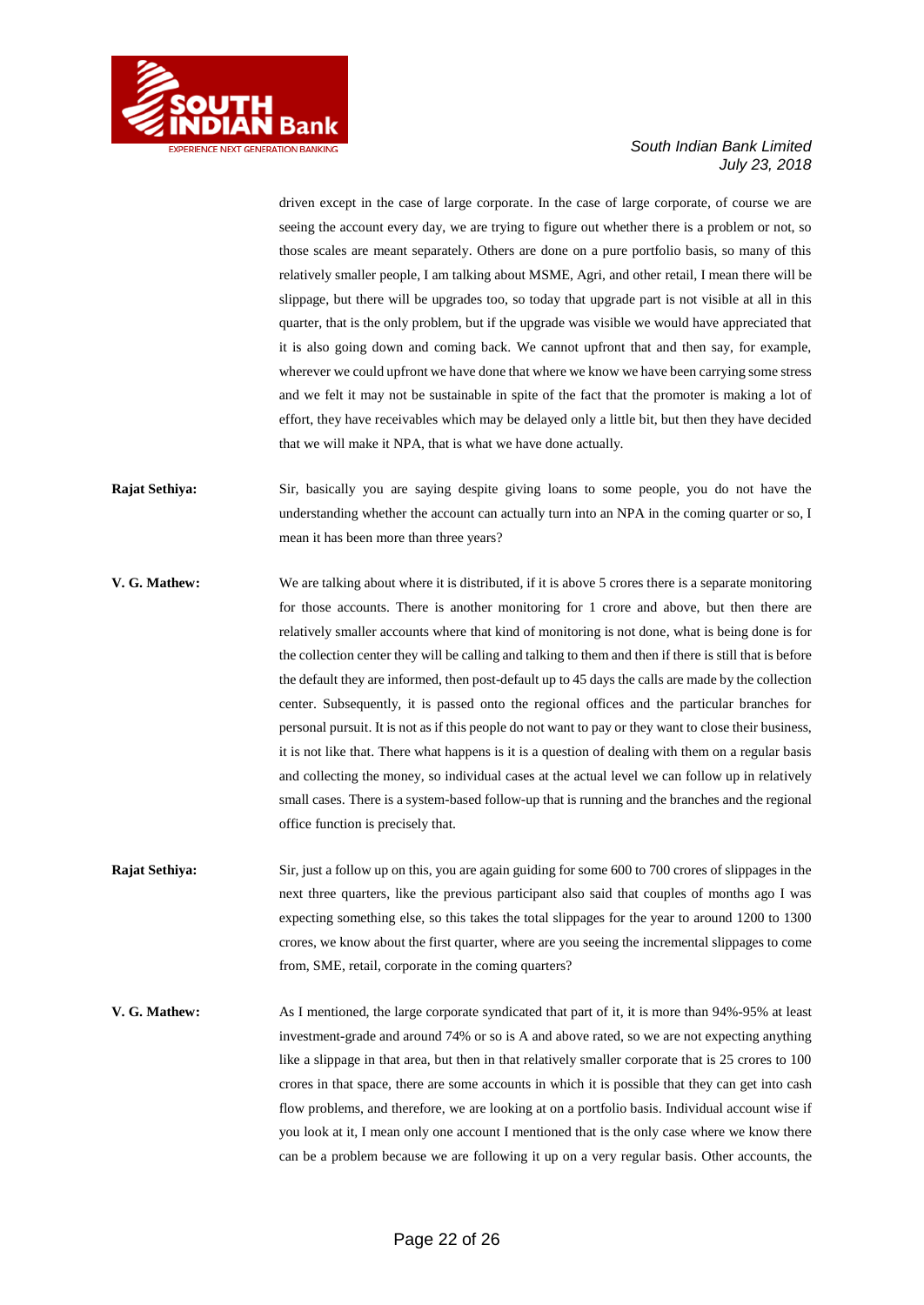

problems are not something which is already on record or I mean it is unmanageable or any of those things.

**Rajat Sethiya:** So, is it the corporate side that you expect?

- **V. G. Mathew:** In our case corporate means 25 crores and above is corporate, it is more like a mid-corporate kind of thing. There also what we are trying to do today is we are certainly not going to 100 crores in all cases. What we are trying to do is in moderating that and then taking smaller exposure, controlling it as I was mentioning through various efforts of centralization and centralized control, system-based control, so all that we are doing, so there of course there should not be any serious problem coming up at all, but in the larger portfolio because we have a good base of MSME, we have got a good base of Agri, we have got a good base of other retail, there can be problems there, but then there will be recoveries also.
- **Rajat Sethiya:** Sir, what has changed in just two months that you know suddenly guidance has also increased a lot?
- **V. G. Mathew:** What we are trying to do is to see that it is a little conservative and with experience of the MSME slippage particularly because the Government also has given a leeway of around 100 crores in these accounts, so that also has colored the picture a little bit, so we thought if such things continue there can be a bit of a problem and that also has been taken care of, so that is why we have put a very moderate kind of estimate going forward.
- **Moderator:** Thank you. The next question is from the line of Sangam Iyer from Subhkam Ventures. Please go ahead.
- **Sangam Iyer:** Sir, it is just a continuation of the questions being asked earlier by participants, last time when we had a call on May 15<sup>th</sup> till then we had the visibility that the overall slippages could be 600 crores only, so what actually changed in the last one month wherein you know suddenly there was this sharp uptick in the overall slippages coming through, especially even from corporate accounts which are in the non-large category and SME where we were very confident that things are very good and not much issues on the cash flows etc. coming through, at least in the first half of Q1 things were not visible at least to slip like this, so what actually changed in the last one month resulting in the full-year slippage expectation coming in the first quarter itself?
- **V. G. Mathew:** I will not say that anything much has changed significantly, but one thing is very clear, today there is no tolerance for anything like inherent weakness in the system, so any account be it even 5 crores or 10 crores, if there is a perception of inherent weakness that is made NPA first. If recoveries are coming in, we will see later, but first the account is made NPA so that I would say, that is actually very consistent with the current regulatory environment, that is what we are trying to do there completely and then MSME slippage we need to subtract about 100 crores which stays only out of the pushback from the dispensation that is coming in, so that has really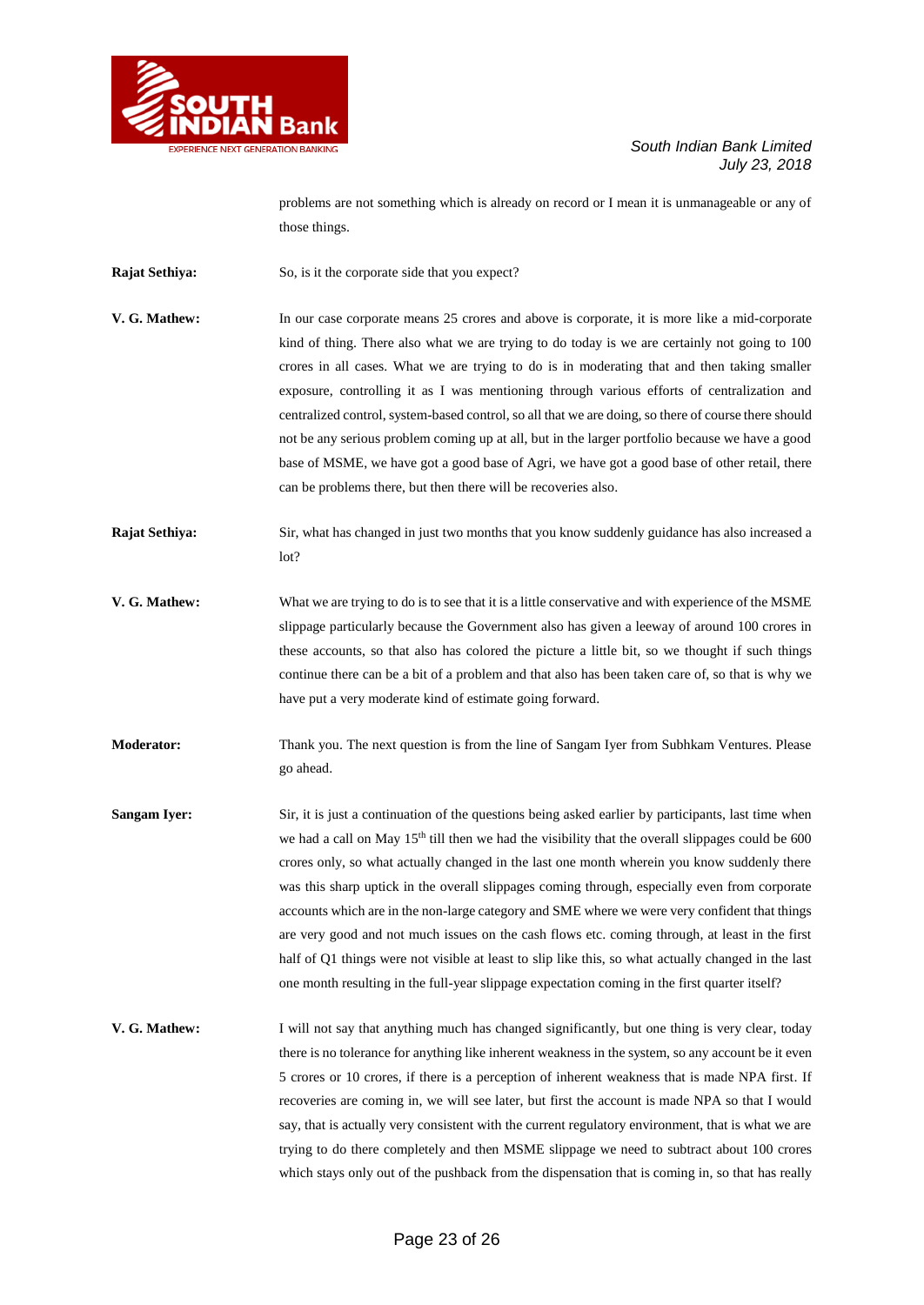

colored almost 50% of MSME slippage given by the Government which we have to necessarily comply with in the case of companies who are seeking such dispensation.

- **Sangam Iyer:** But Sir, the MSME dispensation say of 100 crores which came through, these were for the last quarter dispensation, right, so this quarter also we have given dispensation of I think 60 odd crores?
- **V. G. Mathew:** I think it has come down to 50 crores.

**Sangam Iyer:** So, would it mean that this 50 crores is also going to slip, I mean I am just trying to understand that dispensation even because of a certain factor, had it not been given it would have slipped last quarter itself then, is that the right way to look at that?

- **V. G. Mathew:** I do not know, because what I am saying is I should not say that about the companies who are seeking that dispensation, but at the same time the experience is not very positive, it is not a fully positive experience, there is slippage coming out of that, but maybe from the 50 crores it may not be that much is what I perceive, but anyway it is only when we look at transaction, the volumes, I have told that this would be slightly better, but again we are assuming that this dispensation cases maybe weak cases basically.
- **Sangam Iyer:** Sir, one more thing, last quarter we did mention that almost 21% of the corporate book is BBB and minus or below, the experience with your peer etc. has been that the BBB minus is the one that has usually seen a larger slippages coming through, so far in the commentary we did mention that they are still standard, very much standard assets so far, but having said that given that these are all BBB minus kind of a stature when you give a guidance of 600 crores, what is the percentage of slippage that you are factoring in from this BBB minus category?
- **V. G. Mathew:** I mean it is not from the BBB minus category specifically. As I mentioned, it is BBB minus for us, but it is not by the external rating. By external rating, it is around 9% is the number.
- **Sangam Iyer:** Correct, 9% of the overall book?

**V. G. Mathew:** Overall, corporate book, that is 25 crores and above.

- **Sangam Iyer:** Right, but last quarter it was around 21%, last quarter con call you had mentioned that?
- **V. G. Mathew:** Exactly that also carries the same external rating only this time we are explaining that when you say 18% that is the internal rating of the bank and if you look at the third-party rating it is 9% at the moment, so there is significant quality about the, it is not as if we have put it as BBB and minus and therefore it is weak, because they are already carrying an external rating which is superior to that, that is 9% of that.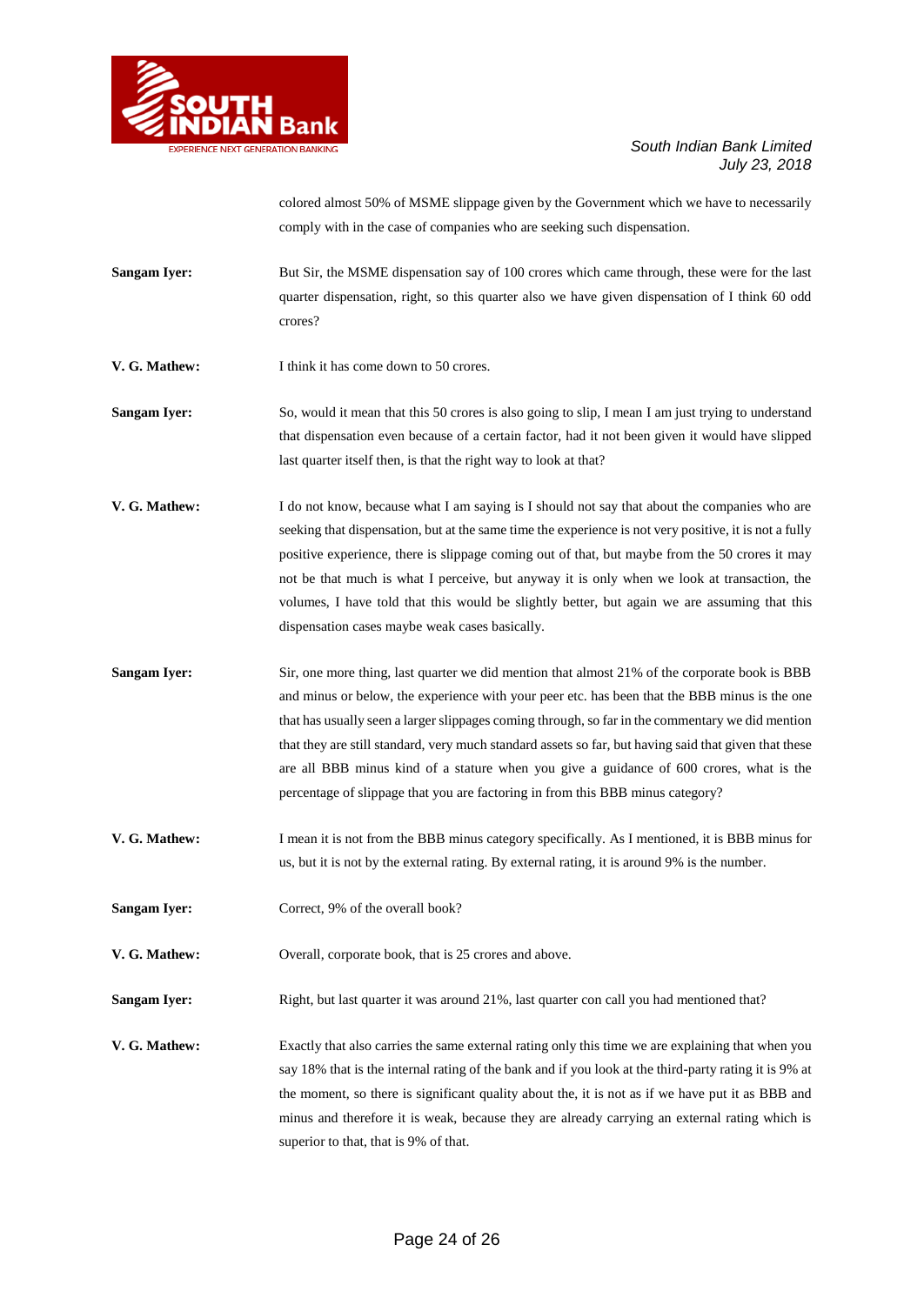

| <b>Sangam Iyer:</b> | The balance 9% which is let us say closer to around 1800 odd crores for you, which would be                                                                                                      |
|---------------------|--------------------------------------------------------------------------------------------------------------------------------------------------------------------------------------------------|
|                     | under the BBB minus, so you are factoring only a very marginal component of that actually                                                                                                        |
|                     | having a potential of slipping here, because that has not been the experience with other banks                                                                                                   |
|                     | where BBB minus typically falls under the watch list and slips down, so I am just trying to get                                                                                                  |
|                     | more granular on the 600 crores incremental guidance that we still have?                                                                                                                         |
| V. G. Mathew:       | The 600 crores are on the basis of our analysis of the accounts and we have whatever cases,<br>wherever there is visibility of stress, we had to necessarily make it NPA, we decided to do that, |

we have done that clean up on that side. Now, the accounts which are there, which are going into SMA-2 or which are having cash flow issues, we have considered that and many of them are arguing that they will be able to come out of it, but at the same time we are taking a view that some of them may not come out and that is the way we have worked out these numbers.

**Sangam Iyer:** So what percentage of your book would be SMA-2, currently?

- **V. G. Mathew:** That data is the one that I have not shared, I will find out whether it can be shared then we will share, it is not a very high number that is the only thing I can mention.
- **Sangam Iyer:** Sir, coming to the recovery of 500 crores that we are guiding for the next three quarters, could you throw some light from where is the visibility of this 500 crores coming through, any particular sectors or any particular accounts which has slipped where you are getting that?
- **V. G. Mathew:** We have empirical evidence of last three years, last three years if you look at it the recovery would have been in the range of around 350 crores maybe slightly more at some quarters etc. Now, that was the time when the NPAs were certainly not this high, one thing. Second, the NPAs were largely from the large corporate sector where practically nothing can be done by our own recovery department, so today what we are talking about is the MSME slippage, Agri slippage, or other retail slippage, all relatively small corporate slippage, these are cases where there is an action that can be taken by the bank and there can be result coming out of that, which is the much more controllable thing, and we are not talking again about doubling the numbers from 350 to 700, we are saying it is only 500 crores because there is a target given to the team before this particular event of default etc. before that in beginning of the year this is the target given to them, that is number I am talking about.
- **Sangam Iyer:** Sir, just a final clarification, when we said that the full impact of the 25 basis points increase in MCLR would come through in the next six months' time, here the NIMs guidance of 2.8 that we see, what should be the exit rate as compared to the 2.85 average for the year that we had guided earlier?
- **V. G. Mathew:** Absolutely, because I am not saying that it will happen immediately, because there is a slack of six months in any case because many of the resets will happen only towards, some of them will